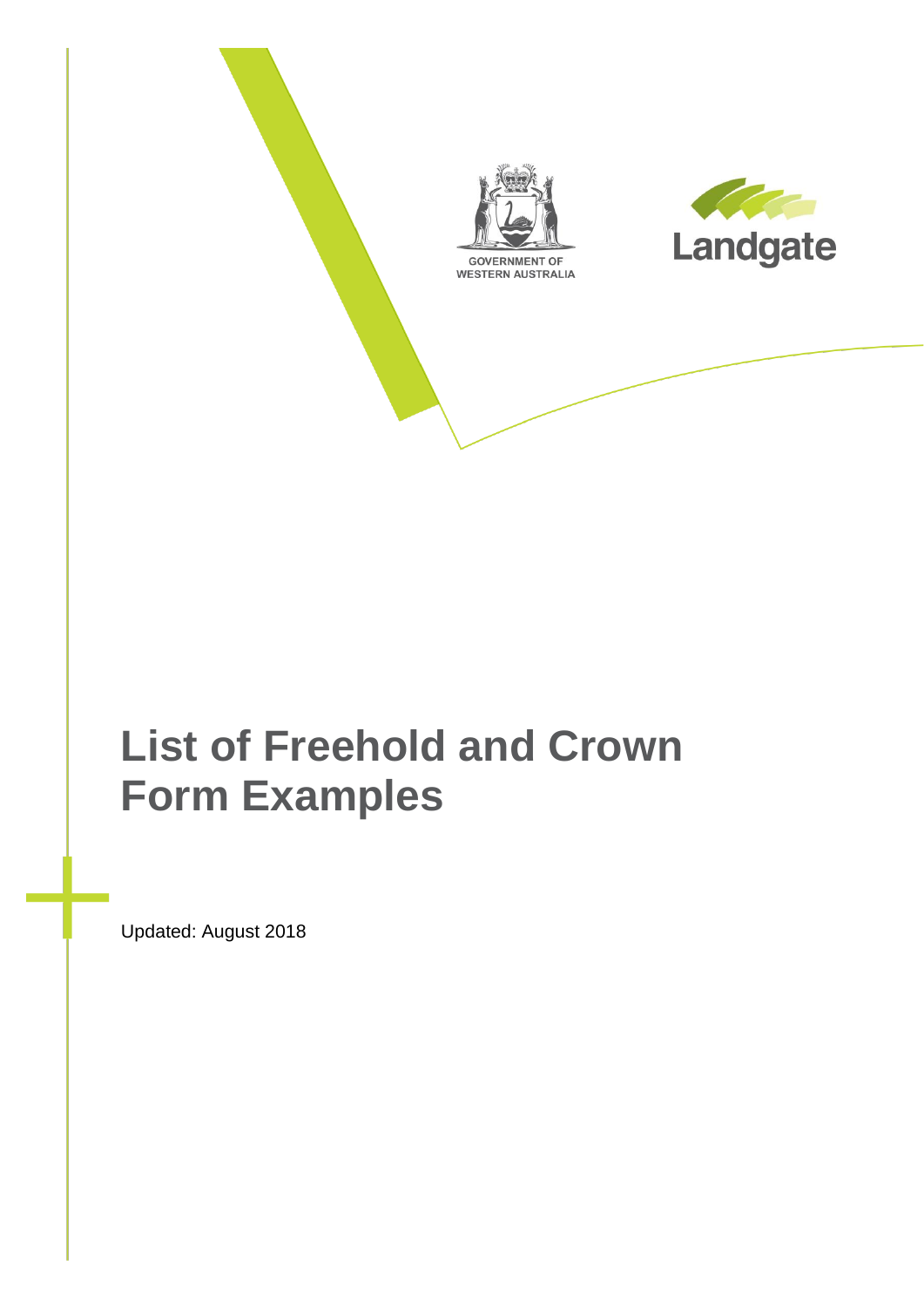

| <b>Freehold Form Examples</b>                                                                       |                  |
|-----------------------------------------------------------------------------------------------------|------------------|
| 1. Transmission Application                                                                         | A <sub>1</sub>   |
| 2. Survivorship Application                                                                         | A2               |
| 3. Survivorship - both deceased                                                                     | A2               |
| 4. Survivorship - amend name of survivor                                                            | A2               |
| 5. Survivorship Application - (incorporating statutory declaration)                                 | A <sub>2</sub> a |
| 6. Transmission of a Mortgage                                                                       | A <sub>3</sub>   |
| 7. Survivorship of a Charge                                                                         | A4               |
| 8. Application for New Titles on Plans with Multiple Owners                                         | A <sub>6</sub>   |
| 9. Form Withdrawn                                                                                   |                  |
| 10. Form Withdrawn                                                                                  |                  |
| 11. Easement of Support                                                                             | <b>B2</b>        |
| 12. Statutory Declaration                                                                           | B <sub>3</sub>   |
| 13. Caveat                                                                                          | C <sub>1</sub>   |
| 14. Discharge (Total)                                                                               | D <sub>1</sub>   |
| 15. Discharge - partial as to money                                                                 | D <sub>1</sub>   |
| 16. Discharge - partial as to land                                                                  | D <sub>1</sub>   |
| 17. Discharge - part of moneys and some of the Mortgagees                                           | D <sub>3</sub>   |
| 18. Extension of Mortgage                                                                           | E <sub>1</sub>   |
| 19. Extension of Lease                                                                              | E2               |
| 20. Notification of Change of Address of Registered Proprietor                                      | NA <sub>1</sub>  |
| 21. Power of Attorney                                                                               | P <sub>1</sub>   |
| 22. Surrender of Lease                                                                              | S <sub>1</sub>   |
| 23. Simple Transfer                                                                                 | T1               |
| 24. Transfer of Freehold Lease                                                                      | T <sub>3</sub>   |
| 25. Power of Sale Transfer                                                                          | T <sub>4</sub>   |
| 26. Withdrawal of Caveat                                                                            | W <sub>1</sub>   |
| $\bigcap$ $\bigcap_{i=1}^n$ $\bigcap_{i=1}^n$ $\bigcap_{i=1}^n$ $\bigcap_{i=1}^n$ $\bigcap_{i=1}^n$ |                  |

#### Crown Form Examples

- 27. [Sample Statutory Declaration- Removal of an Expired Lease without Encumbrances](#page-30-0)
- 28. [Sample Statutory Declaration- Removal of an Expired Lease with Encumbrances](#page-31-0)

29. [Sample Letter to Lending Institution, Caveators \(etc\) of Intent to Remove Interests from](#page-32-0) [Register Relating to Expired Leases](#page-32-0)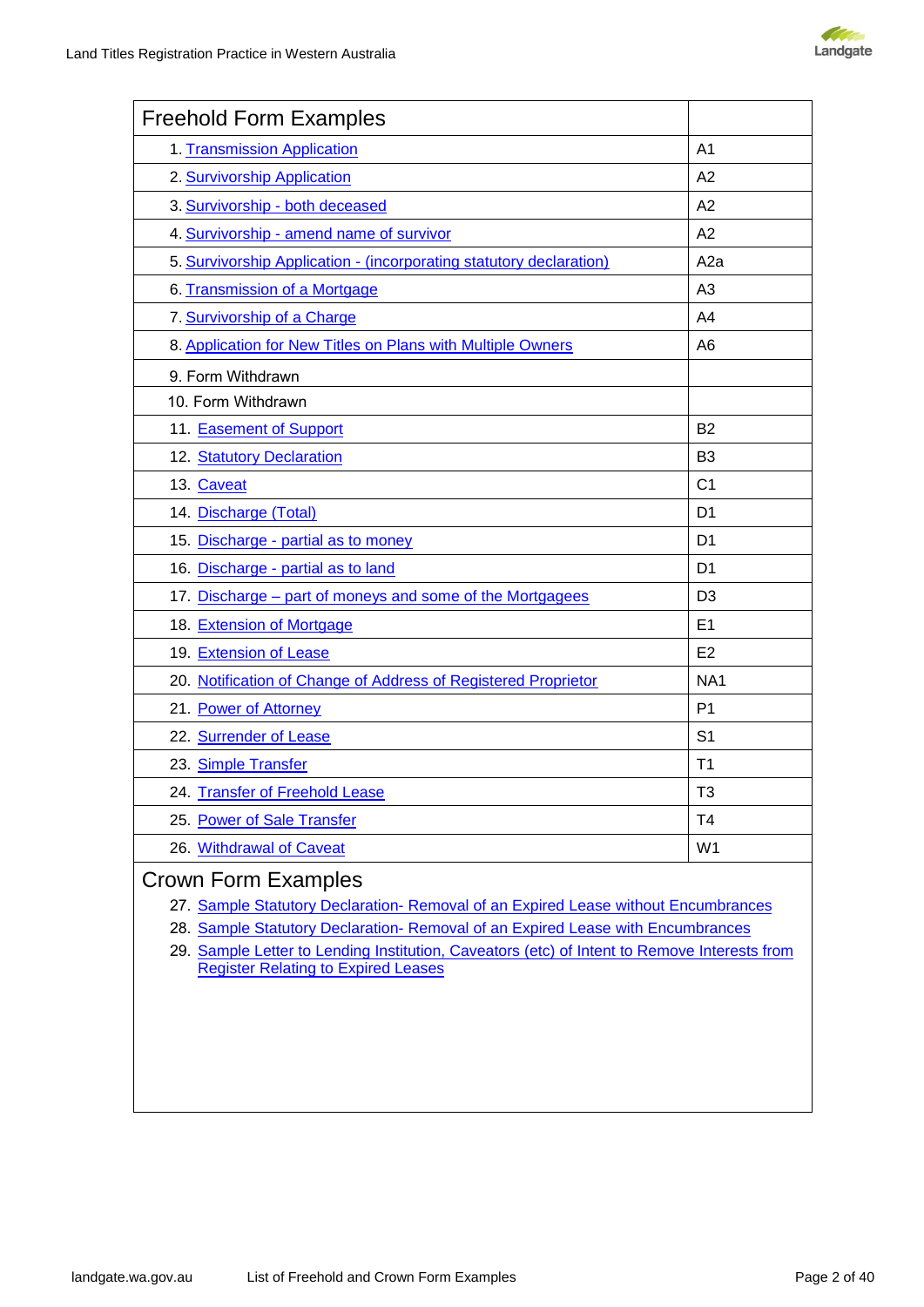<span id="page-2-0"></span>



WESTERN AUSTRALIA *TRANSFER OF LAND ACT 1893* AS AMENDED

### **APPLICATION BY PERSONAL REPRESENTATIVE**

TO BE THE REGISTERED PROPRIETOR OF LAND BY TRANSMISSION

| DESCRIPTION OF LAND (Note 1) | <b>EXTENT</b> | <b>VOLUME</b> | <b>FOLIO</b> |
|------------------------------|---------------|---------------|--------------|
| Lot 10 on Plan 12345         | Whole         | 1704          | 111          |
|                              |               |               |              |

APPLICANT (Note 2)

John Henry Smith of 37 William Street PERTH WA 6000

DECEASED PROPRIETOR (Note 3)

Alfred Clive Lloyd of 62 Marmion Street NEDLANDS WA 6909

DATE OF DEATH (Note 4)

Thirteenth June, 2009

DATE OF GRANT (Note 5)

Tenth August, 2009

THE APPLICANT as Personal Representative of the above named deceased HEREBY APPLIES to be registered as the proprietor of the Interest of the said deceased in the land above described.

Dated this day of Year

SIGNATURE OF APPLICANT/S (Note 6)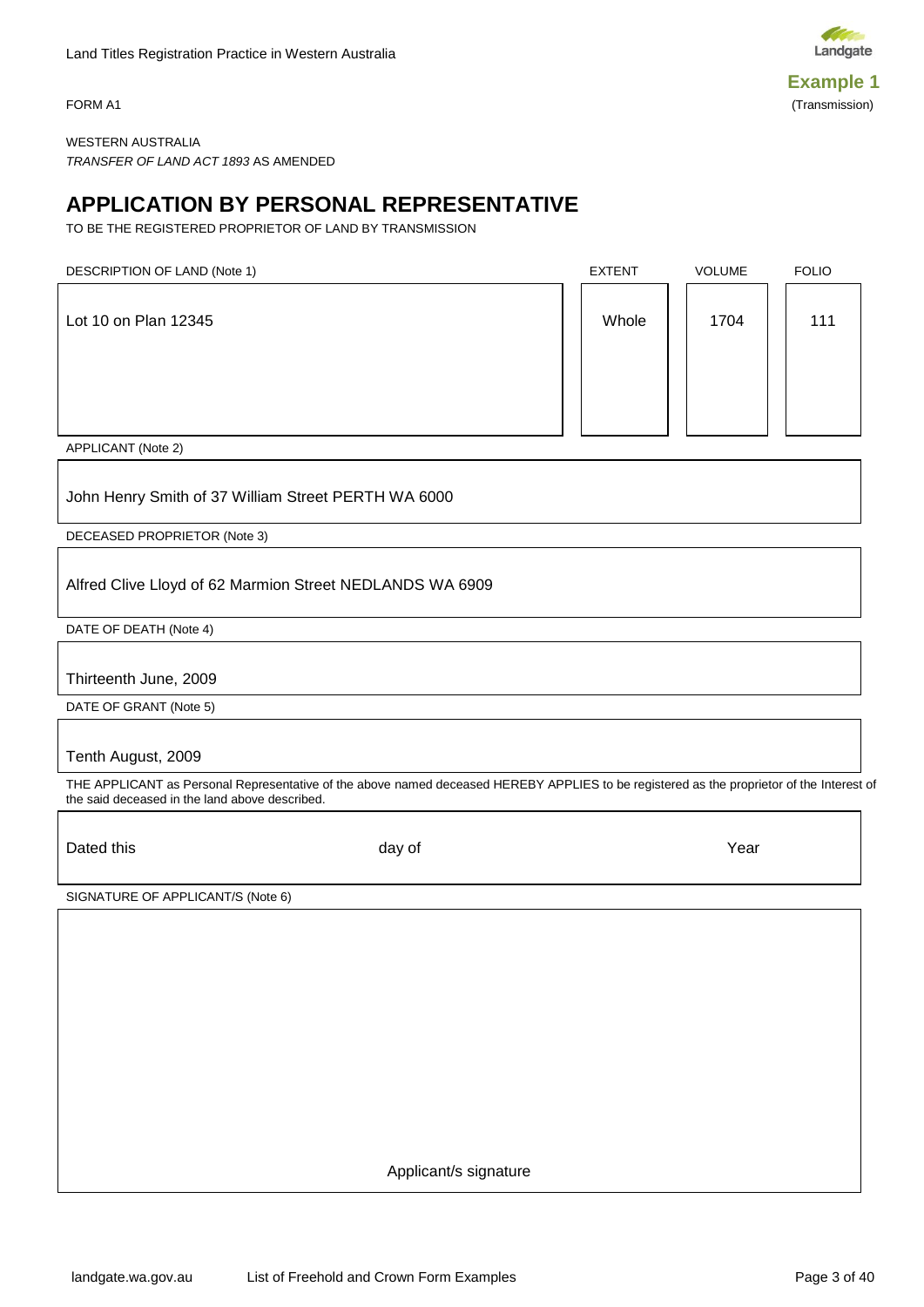<span id="page-3-0"></span>

WESTERN AUSTRALIA *TRANSFER OF LAND ACT 1893* AS AMENDED

### **APPLICATION BY SURVIVOR**

TO BE THE REGISTERED PROPRIETOR OF LAND

| DESCRIPTION OF LAND (Note 1)   | <b>EXTENT</b> | <b>VOLUME</b> | <b>FOLIO</b> |
|--------------------------------|---------------|---------------|--------------|
| Lot 20 on Deposited Plan 12345 | Whole         | 1021          | 763          |
|                                |               |               |              |
|                                |               |               |              |

APPLICANT (Note 2)

Shirley Adele Courtney of 1121 Wilberforce Street ALBANY WA 6332

DECEASED PROPRIETOR (Note 3)

Alfred Courtney, late of 1121 Wilberforce Street ALBANY WA 6332

DATE OF DEATH (Note 4)

Seventeenth September, 2009

The APPLICANT as the surviving joint tenant HEREBY APPLIES to be registered as the proprietor by survivorship of the land above described by virtue of the death of the above named deceased.

Dated this day of Year

SIGNATURE OF APPLICANT/S (Note 5)

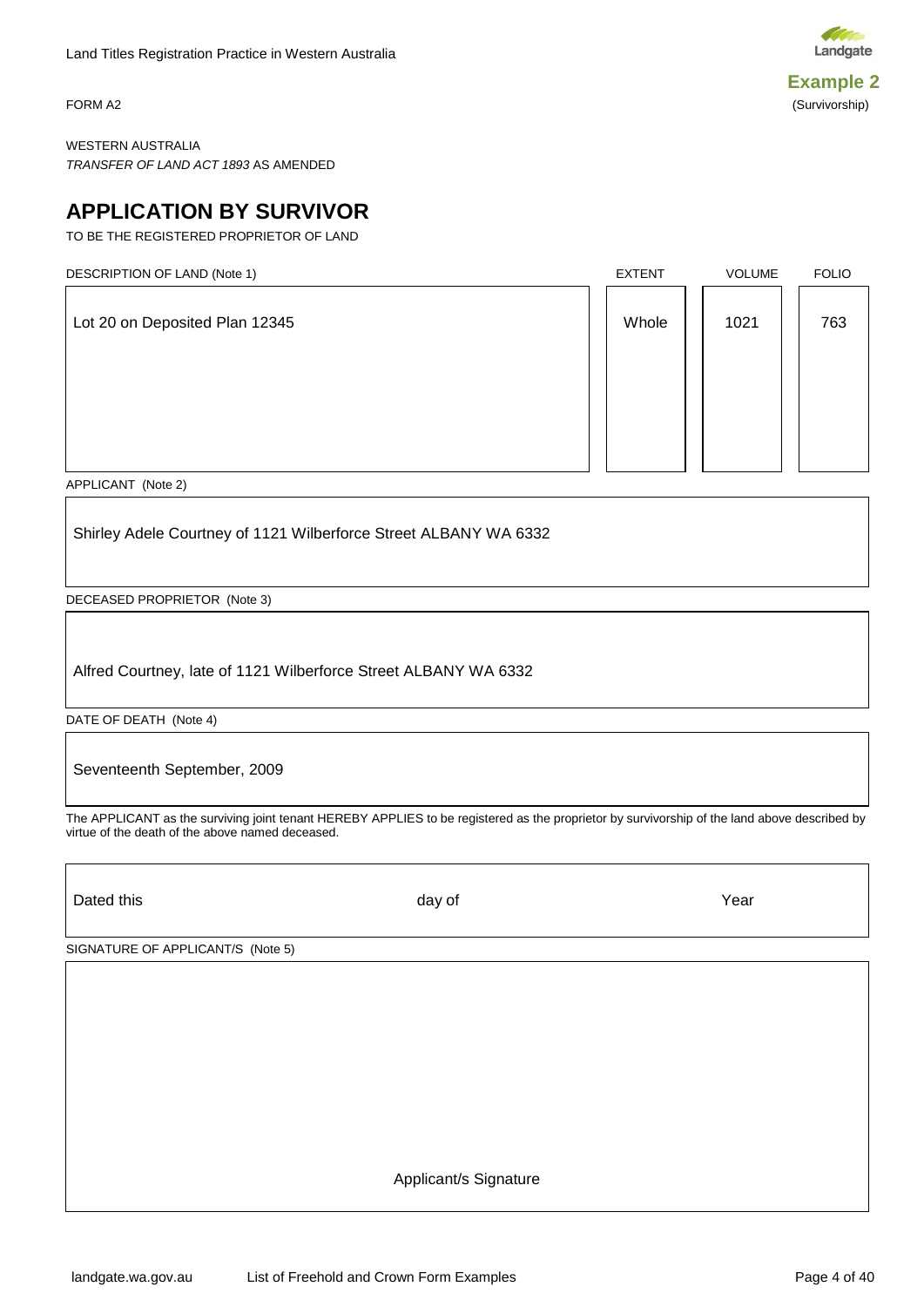<span id="page-4-0"></span>**Example 3** FORM A2 (Survivorship - both deceased)

WESTERN AUSTRALIA *TRANSFER OF LAND ACT 1893* AS AMENDED

### **APPLICATION BY SURVIVOR**

TO BE THE REGISTERED PROPRIETOR OF LAND

| DESCRIPTION OF LAND (Note 1) | <b>EXTENT</b> | VOLUME | <b>FOLIO</b> |
|------------------------------|---------------|--------|--------------|
| Lot 10 on Plan 2121          | Whole         | 606    | 60           |
|                              |               |        |              |
|                              |               |        |              |
|                              |               |        |              |
|                              |               |        |              |

APPLICANT (Note 2)

Abel Baker of 16 Thomas Street PERTH WA 6000, the executor of the will of (or the administrator of the estate of) John Smith deceased.

DECEASED PROPRIETOR (Note 3)

Mary Smith of 10 Jones Street PERTH WA 6000

DATE OF DEATH (Note 4)

Seventeenth September, 2009

The APPLICANT as the Executor (or administrator) of the surviving joint tenant HEREBY APPLIES to have the said John Smith be registered as the proprietor by survivorship of the land above described by virtue of the death of the abovenamed deceased.

Dated this day of Year

SIGNATURE OF APPLICANT/S (Note 5)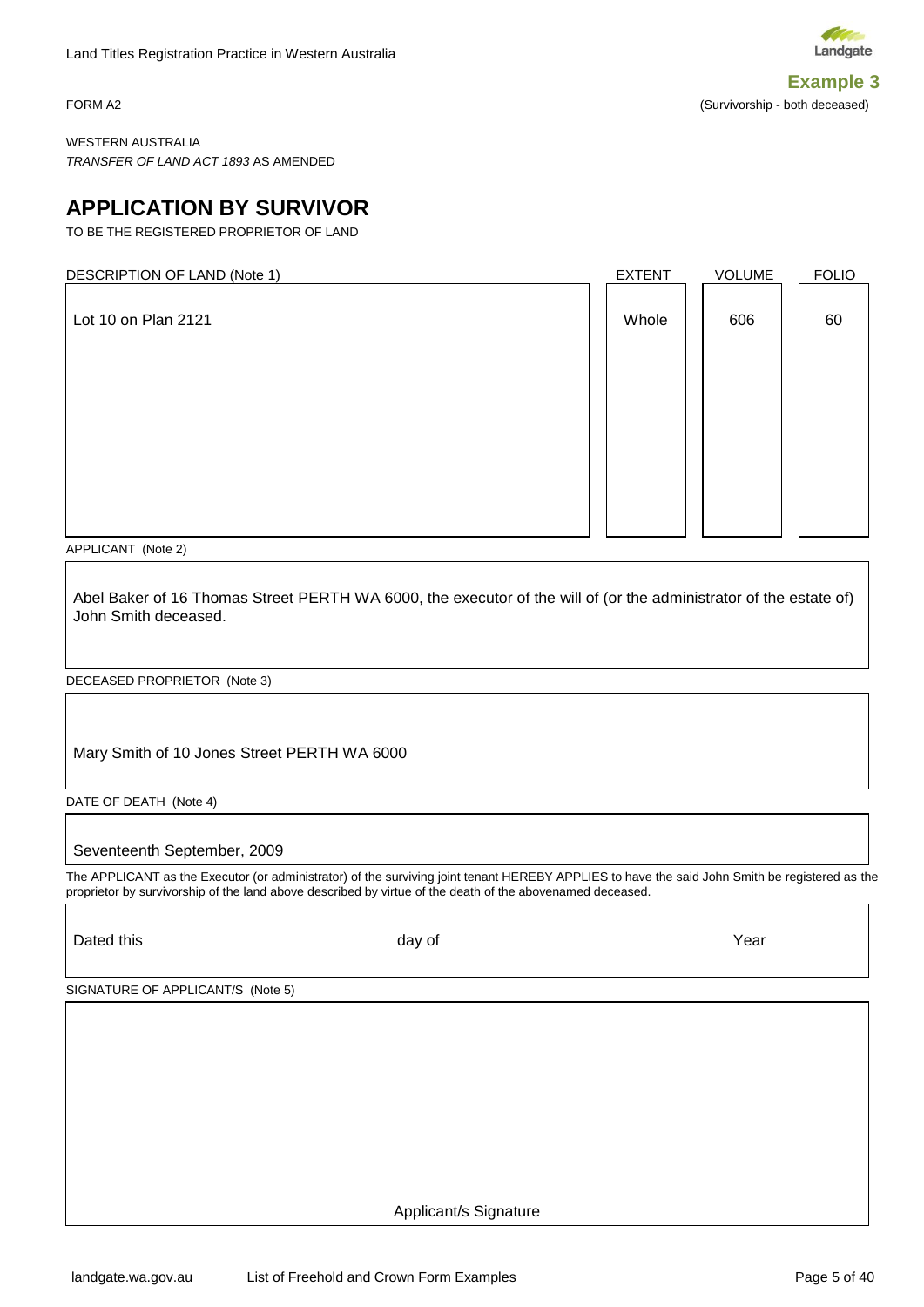<span id="page-5-0"></span>

FORM A2 (Survivorship - Amend Name of Survivor)

WESTERN AUSTRALIA *TRANSFER OF LAND ACT 1893* AS AMENDED

### **APPLICATION BY SURVIVOR**

TO BE THE REGISTERED PROPRIETOR OF LAND

| DESCRIPTION OF LAND (Note 1) | <b>EXTENT</b> | <b>VOLUME</b> | <b>FOLIO</b> |
|------------------------------|---------------|---------------|--------------|
| Lot 5 on Plan 1021           | Whole         | 1616          | 616          |
|                              |               |               |              |
|                              |               |               |              |
|                              |               |               |              |

APPLICANT (Note 2)

Shirley Ann Smith of 166 Tuam Street VICTORIA PARK WA 6100 incorrectly shown on the above title as Shirley Ann Gent.

DECEASED PROPRIETOR (Note 3)

Mary Ann Smith of 16 Mary Street HIGHGATE WA 6003

DATE OF DEATH (Note 4)

Thirty First June, 2009

THE APPLICANT as the surviving joint tenant HEREBY APPLIES to be registered as the proprietor by survivorship of the land above described by virtue of the death of the abovenamed deceased, and the Title amended to show the correct name.

Dated this the Second Control of the Marian day of the Second Vear of the Year of The Second Vear of the Second

SIGNATURE OF APPLICANT/S (Note 5)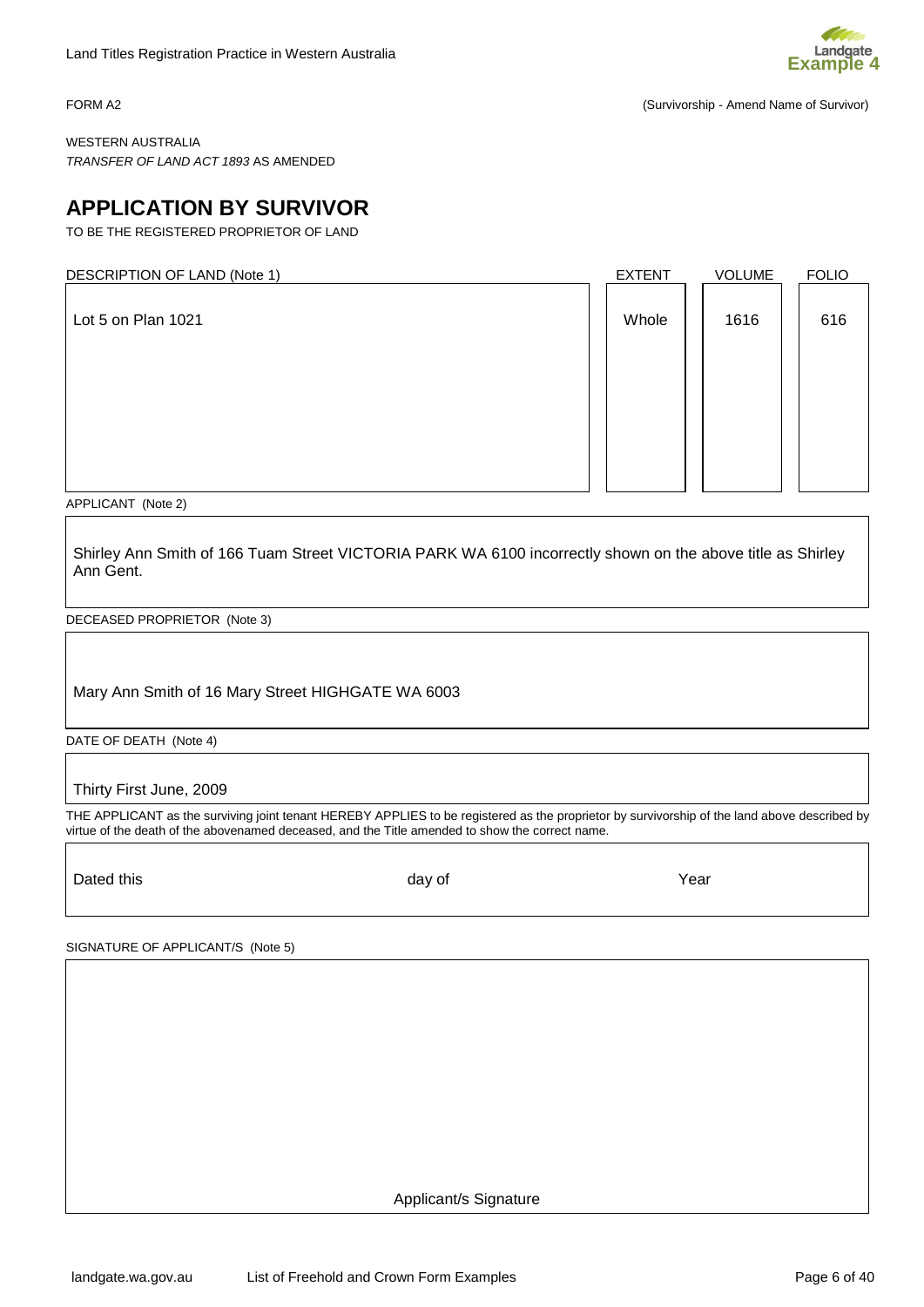<span id="page-6-0"></span>FORM A2a

WESTERN AUSTRALIA *TRANSFER OF LAND ACT 1893*

### **APPLICATION BY SURVIVOR**

TO BE THE REGISTERED PROPRIETOR OF LAND (INCORPORATING STATUTORY DECLARATION)

APPLICANT (Note 2)

Shirley Adele Courtney of 1121 Wilberforce Street ALBANY WA 6332

DECEASED PROPRIETOR (Note 3)

Alfred Courtney, late of 1121 Wilberforce Street ALBANY WA 6332

DATE OF DEATH **(**Note 4)

Seventeenth September, 2009

THE APPLICANT as the surviving joint tenant HEREBY APPLIES to be registered as the proprietor by survivorship of the land above described by virtue of the death of the deceased proprietor and SINCERELY DECLARES as follows:

**1.** I am registered as one of the proprietors of the land above described as a joint tenant with the deceased proprietor.

**2.** The deceased proprietor died on the date stated above and produced herewith is a certified copy of the death certificate.

**3.** The deceased person described in the death certificate was one and the same person as the deceased proprietor.

**This declaration is true and I know that it is an offence to make a declaration knowing that it is false in a material particular.**

**This declaration is made under the** *Oaths, Affidavits and Statutory Declarations Act 2005* **at** (place)

**Signature of person making the declaration** (sign in the space above)

In the presence of -

**Signature of authorised witness** (sign in the space above)

(Print the full name, Address and qualification of authorised witness in the space above)





**on day of 20 by** -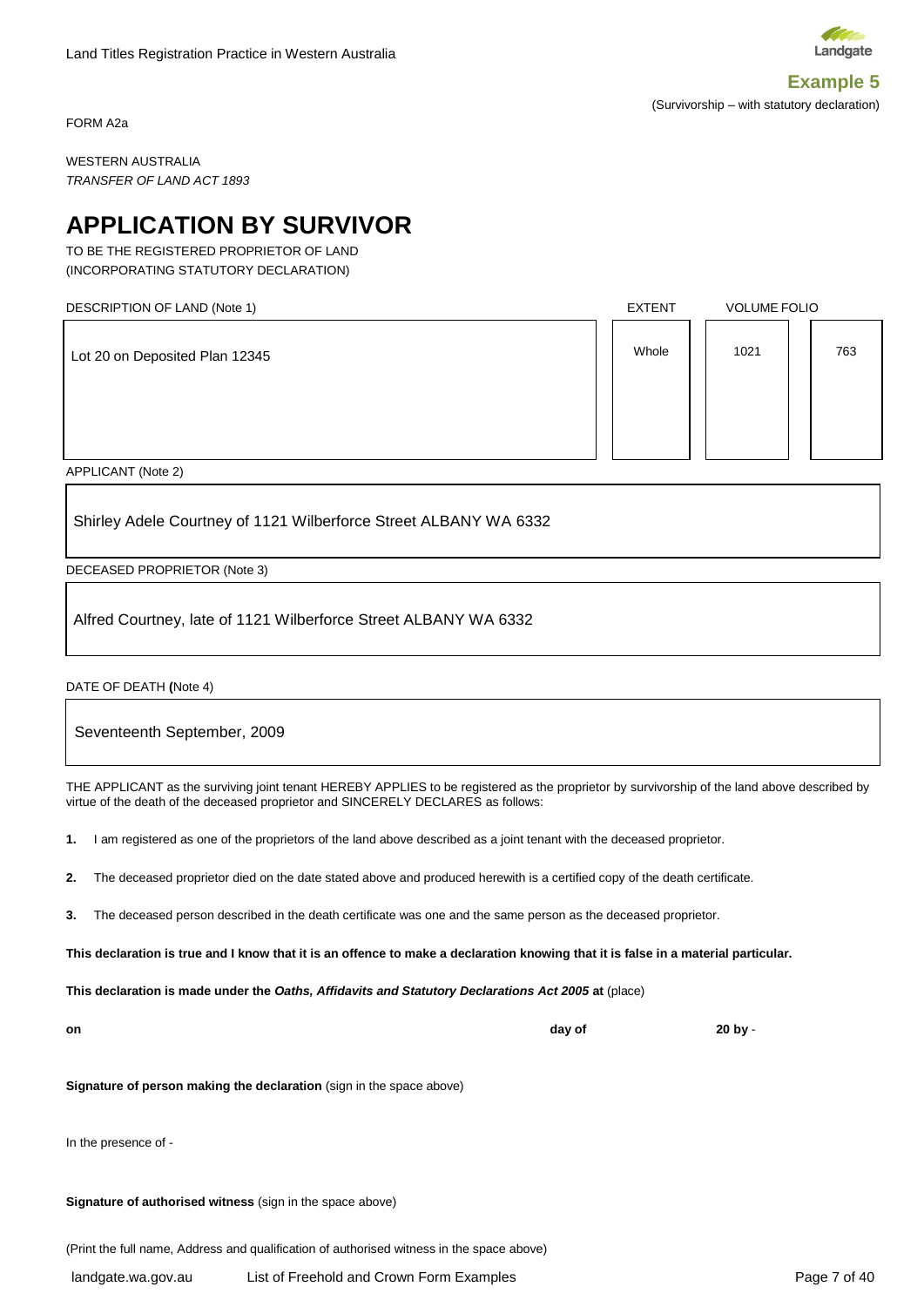<span id="page-7-0"></span>

WESTERN AUSTRALIA *TRANSFER OF LAND ACT 1893* AS AMENDED

### **APPLICATION BY PERSONAL REPRESENTATIVE**

TO BE THE REGISTERED PROPRIETOR OF MORTGAGE CHARGE OR FREEHOLD LEASE

NATURE &

NUMBER OF

| <b>INSTRUMENT</b>   | DESCRIPTION OF LAND<br>(Note 1)            | <b>EXTENT</b>  | <b>VOLUME</b> | <b>FOLIO</b> |
|---------------------|--------------------------------------------|----------------|---------------|--------------|
| Mortgage<br>F123456 | Lot 10 on Plan 4571<br>Lot 11 on Plan 4571 | Whole<br>Whole | 63<br>63      | 123A<br>123A |
|                     |                                            |                |               |              |
| ADDIIOABIT B1.0.01  |                                            |                |               |              |

APPLICANT (Note 2)

The Perth Executors and Trustee Company Limited (A.C.N.123 456 789) of 968 St Georges Terrace PERTH WA 6000

#### DECEASED PROPRIETOR (Note 3)

#### Evelyn Matilda Cook of 211 Charles Street NEDLANDS WA 6909

DATE OF DEATH (Note 4)

Twenty Third July, 2009

DATE OF GRANT (Note 5)

Tenth January, 2009

THE APPLICANT as Personal Representative of the above named deceased HEREBY APPLIES to be registered as the proprietor of the Interest of the said deceased in the land above described.

| Dated this                                  | day of | Year |
|---------------------------------------------|--------|------|
| SIGNATURE OF APPLICANTS (Note 6)            |        |      |
|                                             |        |      |
| Manager                                     |        |      |
| Perth Executors and Trustee Company Limited |        |      |
|                                             |        |      |
|                                             |        |      |
|                                             |        |      |
|                                             |        |      |
|                                             |        |      |
| Applicant/s Signature                       |        |      |
|                                             |        |      |
|                                             |        |      |
|                                             |        |      |
| Applicant/s Signature                       |        |      |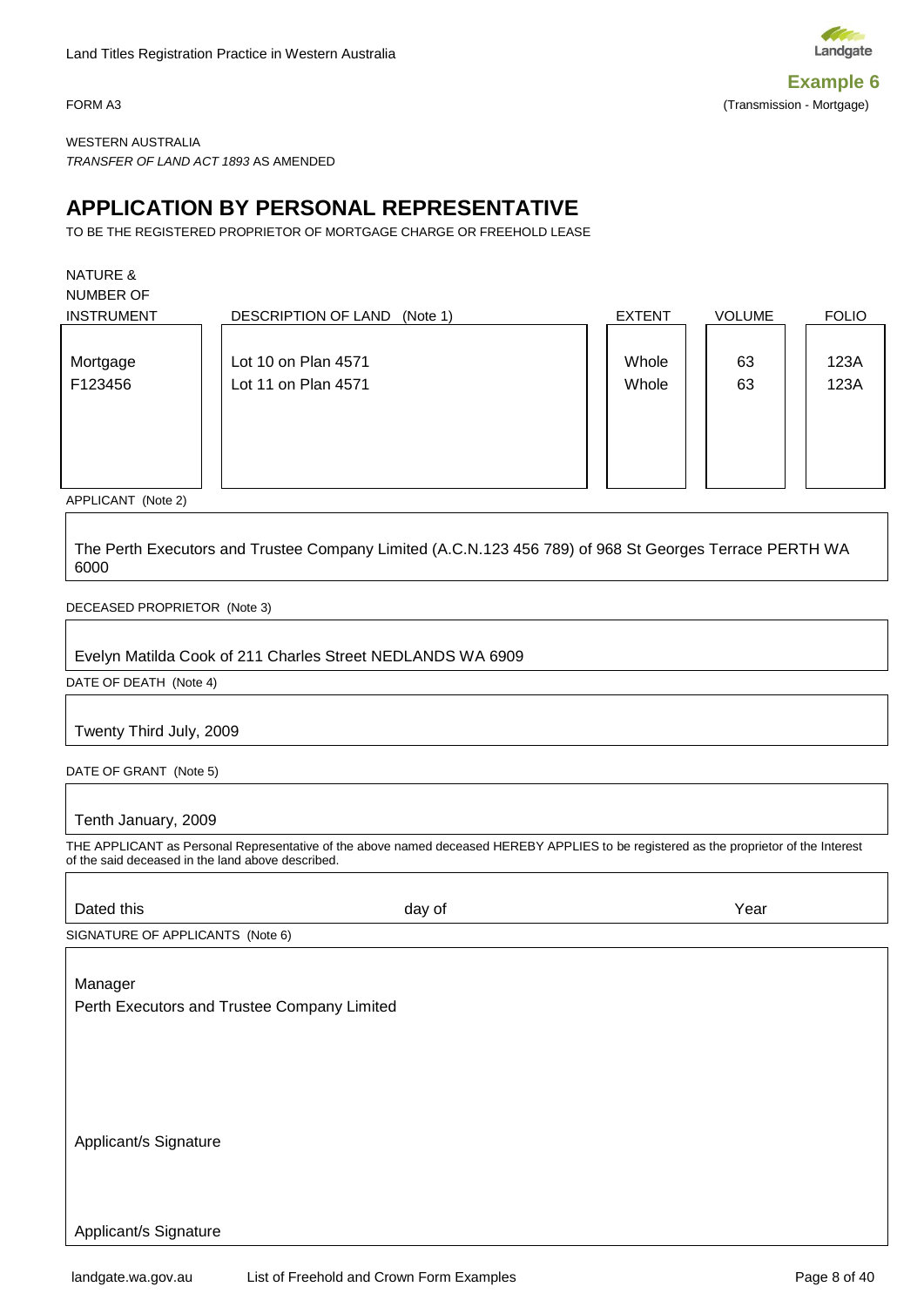Landgate

<span id="page-8-0"></span>**Example 7** FORM A4 (Survivorship - Charge Mortgage)

WESTERN AUSTRALIA *TRANSFER OF LAND ACT 1893* AS AMENDED

### **APPLICATION BY SURVIVOR**

TO BE THE REGISTERED PROPRIETOR OF A MORTGAGE CHARGE OR FREEHOLD LEASE.

NATURE &

NUMBER OF

| <b>INSTRUMENT</b> | DESCRIPTION OF LAND (Note 1)                                                                                       | <b>EXTENT</b>  | <b>VOLUME</b> | <b>FOLIO</b> |
|-------------------|--------------------------------------------------------------------------------------------------------------------|----------------|---------------|--------------|
| Charge<br>F273456 | Avon Locations 4563, 4564, 4568 and portion of<br>Avon Location 10673 (less portion resumed)<br>Avon Location 7613 | Whole<br>Whole | 137<br>1152   | 164A<br>721  |
|                   |                                                                                                                    |                |               |              |

APPLICANT (Note 2)

Eileen Mary Browne of Unit 57, 14 Quail Place COTTESLOE WA 6011

DECEASED MORTGAGEE, ANNUITANT OR LESSEE (Note 3)

Frederick Eugene Browne of Greenfields Farm GRASS VALLEY via NORTHAM WA 6401

DATE OF DEATH (Note 4)

Sixteenth February, 2009

THE APPLICANT as surviving joint tenant HEREBY APPLIES to be registered as the proprietor by survivorship of the Instrument above described by virtue of the death of the above named deceased.

Dated this and the Marian Community of Marian Community of Marian Community of Marian Community of Marian Mari

SIGNATURE OF THE APPLICANT/S (Note 5)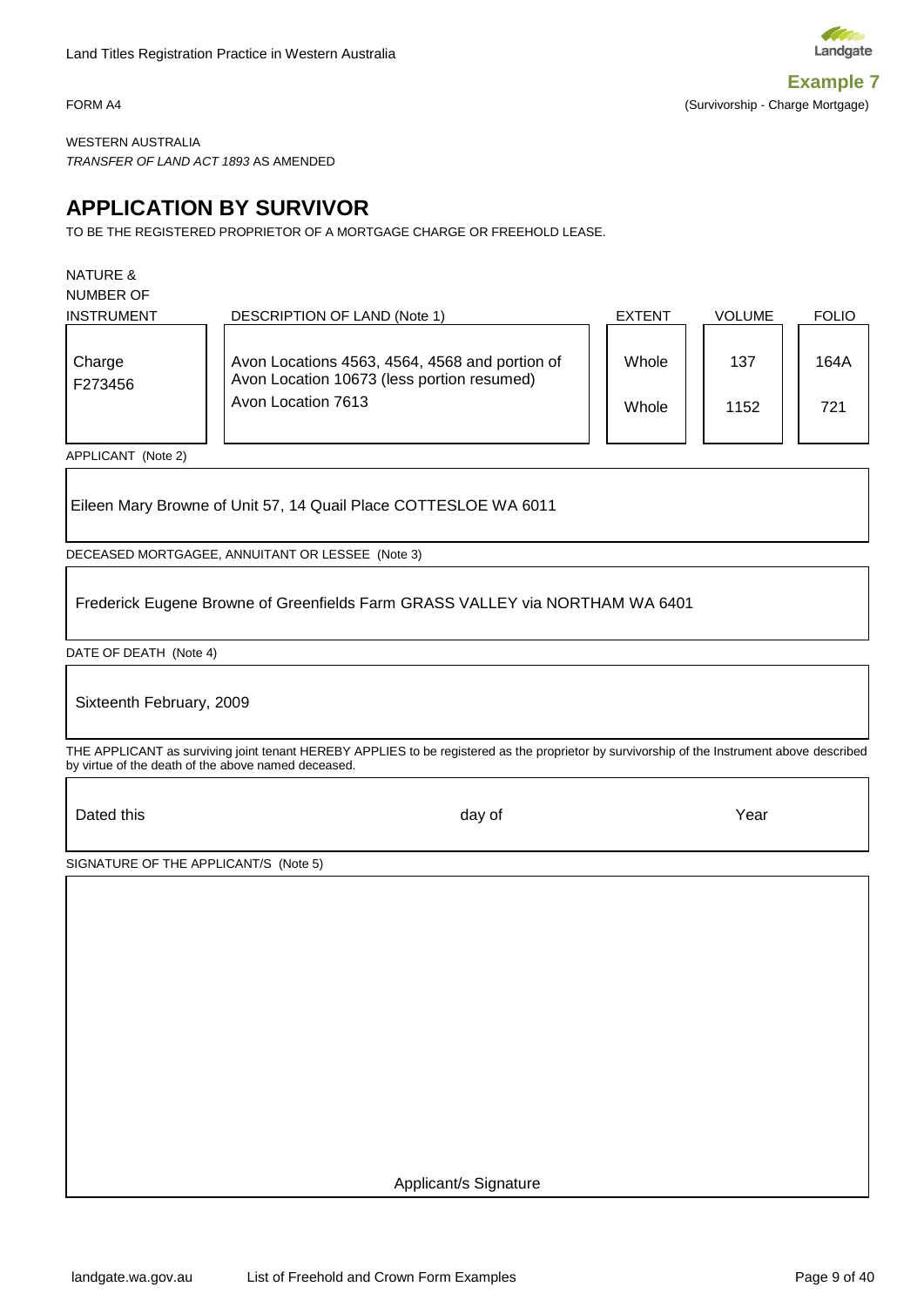<span id="page-9-0"></span>



WESTERN AUSTRALIA *TRANSFER OF LAND ACT 1893* AS AMENDED

### **APPLICATION for a** NEW **TITLE BALANCE**

| DESCRIPTION OF LAND (Note 1)             | <b>EXTENT</b> | <b>VOLUME</b> | <b>FOLIO</b> |
|------------------------------------------|---------------|---------------|--------------|
| Lot (s) on Diagram<br>Lot (s) on Diagram |               |               |              |
| $\lambda$                                |               |               |              |

APPLICANT (Note 2)

John Smith of PO Box 1 Bridgetown and William Brown of 15 Dola Avenue ALBANY WA 6330

The Applicant Hereby Applies for the creating and registering of a new Certificate of Title for the following reason (Note 3)

| the lots shown against their names. | Registration of titles the subject of Deposited Plan 12345 with the following persons as proprietors in fee simple of |
|-------------------------------------|-----------------------------------------------------------------------------------------------------------------------|
| John Smith                          | Lots                                                                                                                  |
| William Brown                       | Lots                                                                                                                  |

| Dated this | day of | Year |
|------------|--------|------|
|            |        |      |

REQUEST FOR NON ISSUE (Instruction 4)

**BY SIGNING THIS PANEL, I / WE THE REGISTERED PROPRIETOR REQUEST THE NON - ISSUE OF A DUPLICATE CERTIFICATE(S) OF TITLE FOR THE LAND ABOVE DESCRIBED**.

Signed Signed Signed Signed Signed Signed Signed Signed Signed Signed Signed Signed Signed Signed Signed Signed Signed Signed Signed Signed Signed Signed Signed Signed Signed Signed Signed Signed Signed Signed Signed Signe

APPLICANTS EXECUTION (Note 5)

## **THE LODGING PARTY OF THIS DOCUMENT IS AUTHORISED BY THE ABOVE NAMED REGISTERED PROPRIETOR TO INSTRUCT ISSUING DETAILS FOR THE DUPLICATE CERTIFICATE(S) OF TITLE**. Signed Signed **Signed** In the International Contract of the International Contract of the International Contract of the International Presence of presence of presence of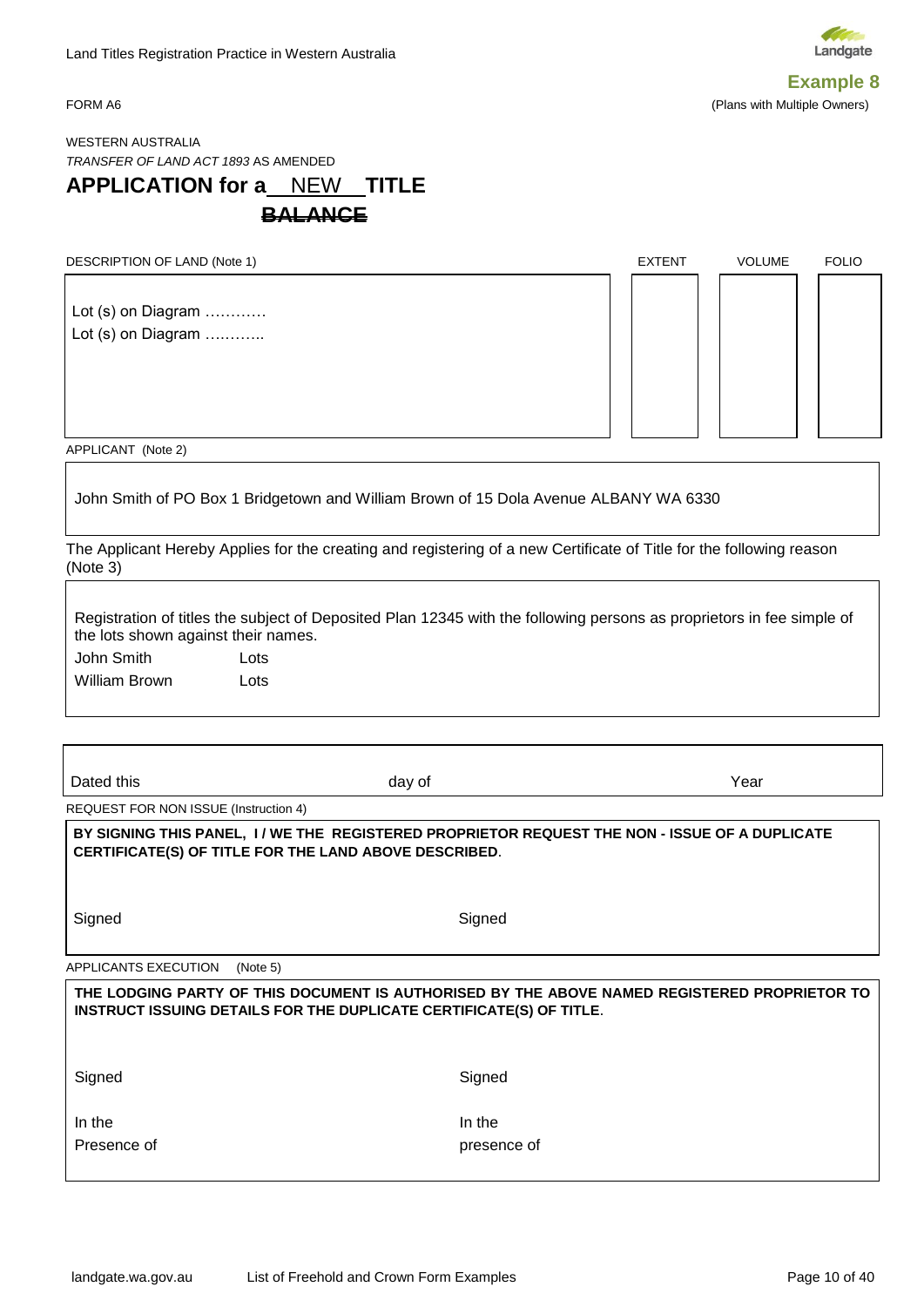<span id="page-10-0"></span>(Page 1 of 2) FORM B2 WESTERN AUSTRALIA *TRANSFER OF LAND ACT 1893* AS AMENDED

### **BLANK INSTRUMENT FORM**

EASEMENT OF SUPPORT (Note 1)

THIS DEED OF EASEMENT is made the ....................... day of ............................... 20

BETWEEN :

#### 1. PARTIES

- 1.1 ...................................... of .................. in the State of Western Australia, ("the Grantor" which expression where the context so admits or requires shall extend to and include the legal assigns and transferees of the Grantor).
- 1.2 ...................................... of ......................... in the said State ("the Grantee" which expression where the context so admits or requires shall extend to and include the successors in title and assigns of the Grantee)

#### 2. RECITALS

- 2.1 The Grantor is registered as the proprietor of an estate in fee simple subject to the encumbrances set out at Clause 7 of this Easement, in all that piece of land being Lot ......... on Plan ........... and being the whole of the land comprised in Certificate of Title Volume .................. Folio ................ ("the Burdened Land")
- 2.2 The Grantee is registered as the proprietor of an estate in fee simple in all that piece of land being Lot ....... on Plan ......... and being the whole of the land comprised in Certificate of Title Volume ........... Folio ........... ("the Benefited Land")
- 2.3 The Grantee has erected upon the Benefited Land a building ("the Building") intended to be used as a residence. A portion of the Building necessary for the support of the building on the Benefited Land is on the Burdened Land and therefore forms part of the Burdened Land.
- 2.4 The Grantor has agreed to grant to the Grantee an easement over the portion of the Building erected on the Burdened Land for the support of the Portion of the Building on the Benefited Land.

#### 3. GRANT

#### **NOW BY THIS DEED :**

3.1 The Grantor **HEREBY GRANTS** to the Grantee (1) the right to use the Wall erected on the Burdened Land, as delineated by cross hachuring on the plan annexed hereto, for the purpose of supporting the Building erected on the Benefited Land. (2) the right to enter upon the portion of the Burdened Land as delineated by hachuring on the said plan, by his agents, engineers, servants, workmen and others (with or without vehicles plant and equipment) to inspect, cleanse, repair and repaint as is necessary to maintain the Wall.

3.2 The easement granted by this deed shall commence at the date of its execution by the Grantor, and shall expire on the date of demolition of the building.

(Continued below)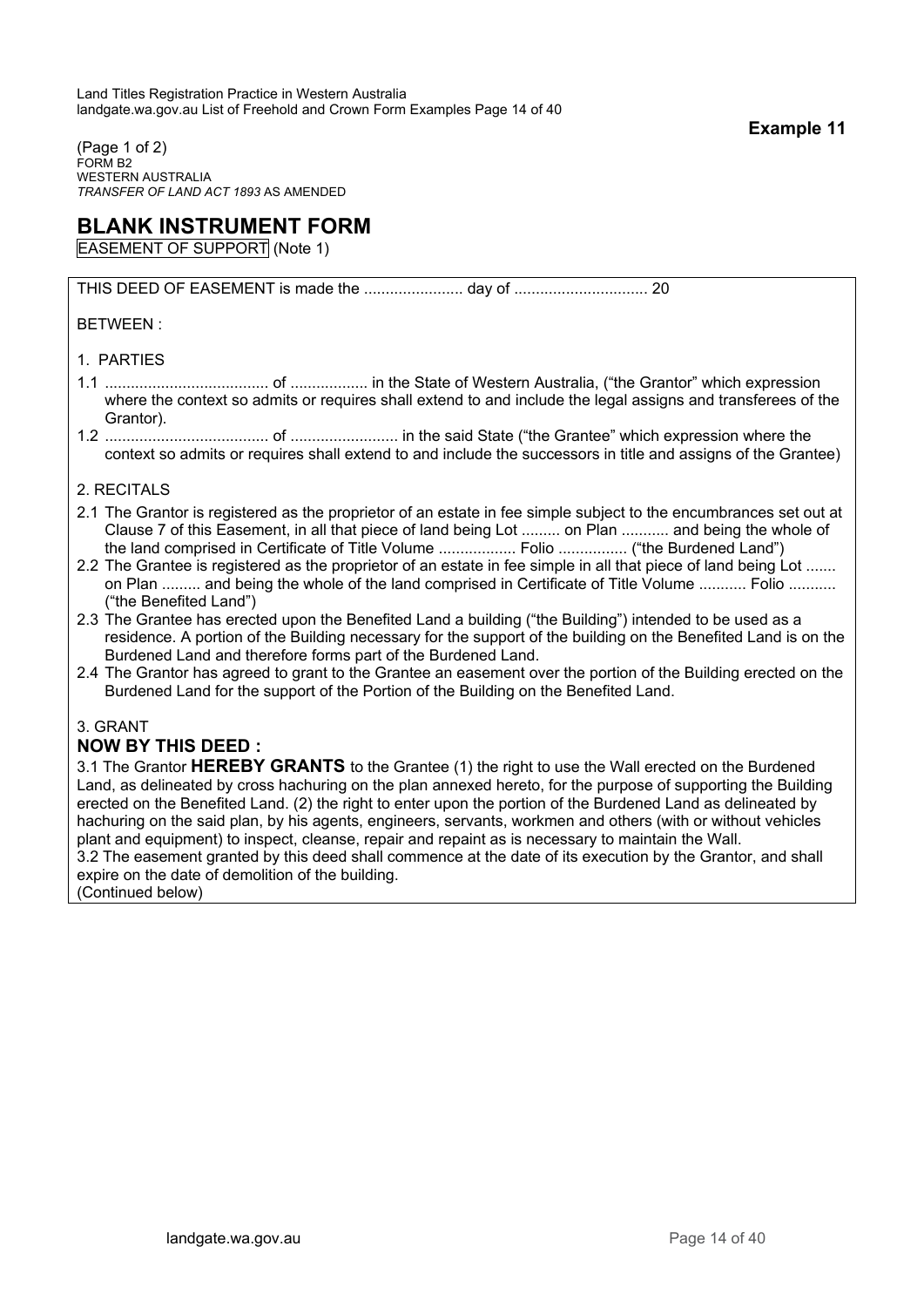4. GRANTOR'S COVENANTS

The Grantor HEREBY COVENANTS with the Grantee so as to bind the land of the Grantor:-

4.1 That the Grantor shall not excavate under, or beside or undermine the wall, provided that nothing herein contained shall be construed to prevent the Grantor from making excavation on the Burdened Land so long as sufficient artificial means of support to the building is provided while the excavations are open.

4.2 That the Grantor shall not cut, demolish, remove, alter, deface or in any way damage or destroy any portion of the Wall erected on the Burdened Land.

4.3 That the Grantor shall not plant or permit to be planted any trees or other plants which may damage the Building.

4.4 That the Grantor shall not erect or permit to be erected any building or any or other permanent structure on the area hachured on the said Plan.

#### 5. GRANTEE'S COVENANTS

The Grantee HEREBY COVENANTS with the Grantor :-

5.1 To exercise the easement hereby granted in such manner as to cause as little inconvenience as is practicable to the land of the Grantor.

5.2 Forthwith to remedy and make good any damage to the land of the Grantor which may result from the exercise of this easement by the Grantee.

6. The Grantee agrees to pay the costs of and incidental to the instructions for and the preparation, stamping and registration of this easement.

#### 7. ENCUMBRANCES

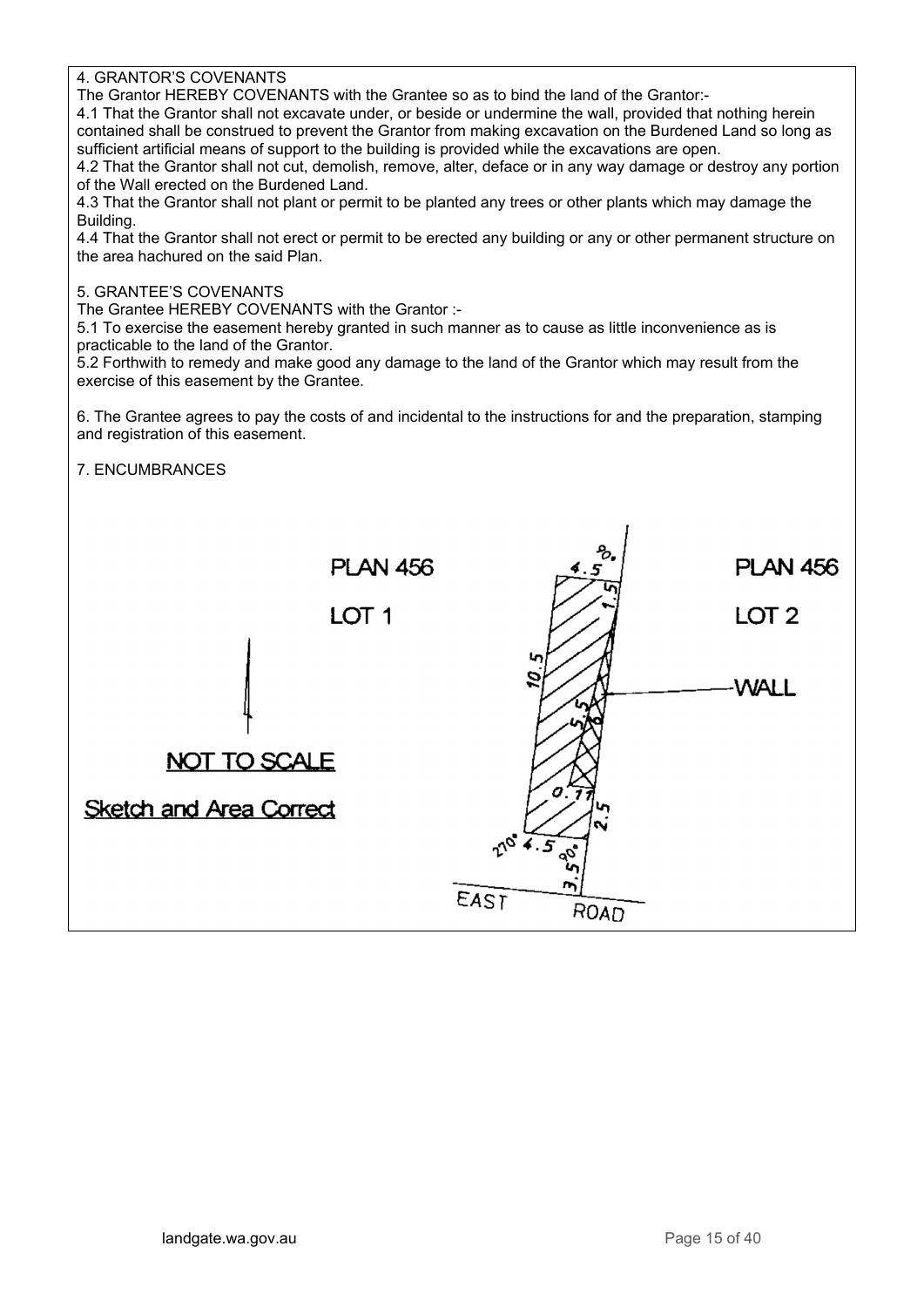<span id="page-12-0"></span>



WESTERN AUSTRALIA *TRANSFER OF LAND ACT 1893* AS AMENDED *OATHS, AFFIDAVITS AND STATUTORY DECLARATIONS ACT 2005*

### **STATUTORY DECLARATION**

I / WE, Francis Manuel Kerr

#### OF 997 St. Georges Terrace PERTH WA 6000, Settlement Clerk

do sincerely declare as follows

I am employed by ABC Settlements of 997 St Georges Terrace PERTH WA 6000 and I am authorised to make this declaration.

ABC Settlements has instructions to lodge a transfer of the land in Certificate of Title Volume 1379 Folio 384 at Landgate, and to release the duplicate title to the transferees.

The transferor in the transfer referred to is George Terrence Murray of 127 Smith Street NORTH PERTH WA 6006, the executor of the will of Priscilla Mary Murray deceased.

The said George Terrence Murray was appointed the executor of the will of Priscilla Mary Murray by the Supreme Court of Western Australia on 17th October, 2009, leave being reserved to Ian John Murray and Robert Frederick Murray to come in and prove the will.

On the ....................... day of ........................... 2009 I went to the Probate Office and searched the records there, and neither Ian John Murray nor Robert Frederick Murray have applied for a grant of probate for the will of Priscilla Mary Murray deceased.

**This declaration is true and I / WE know that it is an offence to make a declaration knowing that it is false in a material particular.**

**This declaration is made under the** *Oaths, Affidavits and Statutory Declarations Act 2005* **at** (place)

**On day of 20 by -**

**Signature of person making the declaration** (sign in the space above)

In the presence of -

**Signature of authorised witness** (sign in the space above)

(Print the full name, Address and qualification of authorised witness in the space above)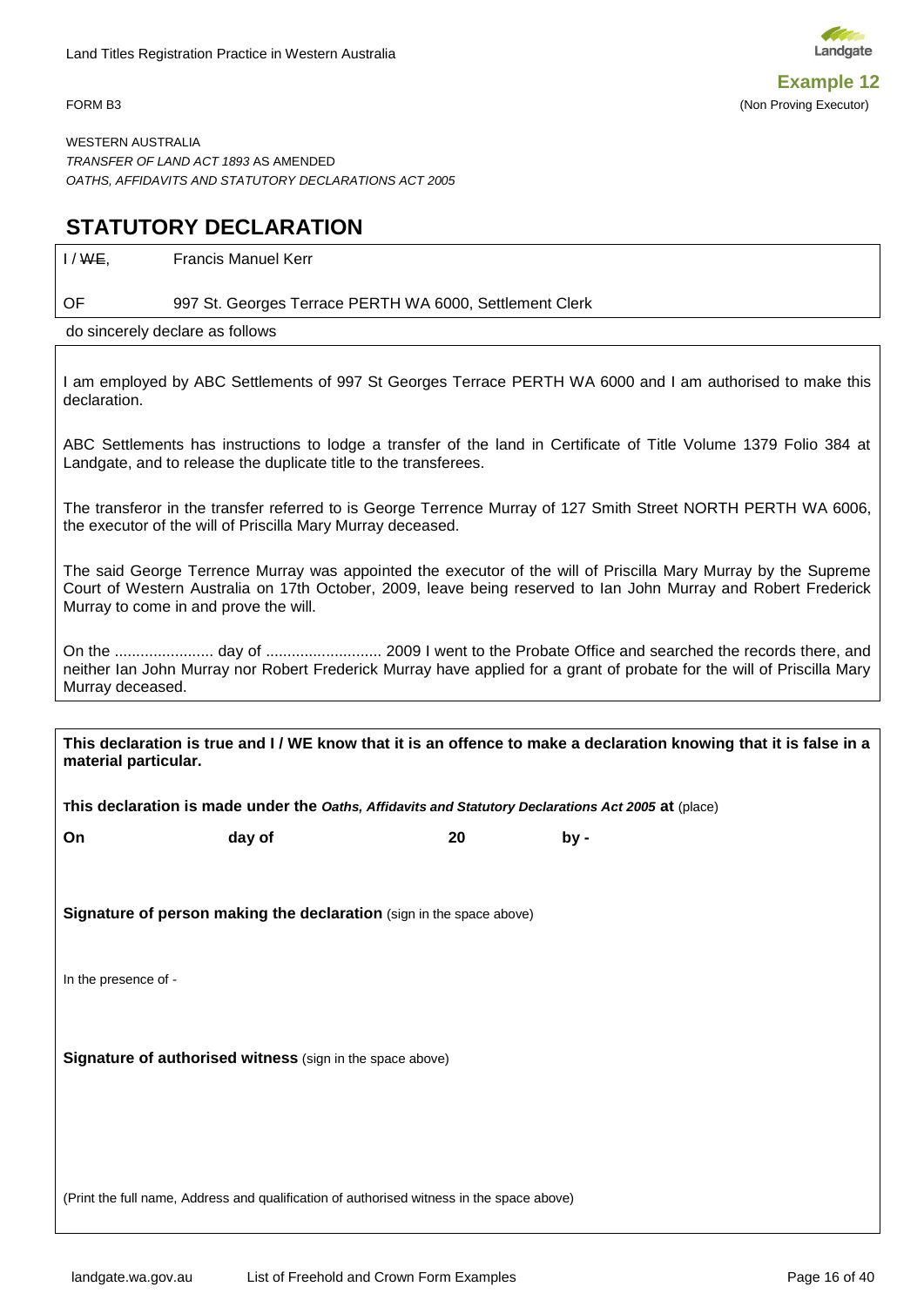CAVEATOR OR AGENT SIGN HERE (Note 8)

Land Titles Registration Practice in Western Australia

WESTERN AUSTRALIA *TRANSFER OF LAND ACT 1893* AS AMENDED

**DESCRIPTION OF LAND (Note 1)** 

### **CAVEAT**

That part of Lot 89 on Plan 5431 as is marked with the letter "A"

CAVEATOR (Note 2)

attached sketch

Mary Evelyn Jones of 294 Briggs Street BELMONT WA 6104 and Lillian Ann Caroll of Unit 6, 29 Royal Street MAYLANDS WA 6051, trading as Fuffy's Ladies Fashion

ADDRESS OR FACSIMILE MACHINE NUMBER FOR SERVICE OF NOTICE ON CAVEATOR (Note 3)

Law, Justice and Partners, Solicitors of 997 St Georges Terrace PERTH WA 6000

REGISTERED PROPRIETOR (Note 4)

Commercial Holdings Pty Ltd of Suite 6, 300 Ord Streeet WEST PERTH 6005

ESTATE OR INTEREST BEING CLAIMED (Note 5)

in leasehold as lessees, and as holder of an option to renew the lease

The CAVEATOR claims an estate or interest as specified herein of the estate or interest of the abovenamed REGISTERED PROPRIETOR in the land above described BY VIRTUE OF (Note 6)

A lease agreement dated 1st July, 2009 made between the Registered Proprietors as lessor, and the Caveators as lessees, for a term of 3 years commencing 1st September, 2009, together with an option to renew the lease for a further 3 years

And FORBIDS the registration of any Instrument affecting the estate or interest (Note 7)

Unless such instrument is expressed to be subject to the Caveators claim

(Continued below)

Landgate **Example 13**

<span id="page-13-0"></span>FORM C1 (Caveat - Sketch)

STAMPED

AGREEMENT DATE

SIGNED

|        | <b>EXTENT</b> | <b>VOLUME</b> | <b>FOLIO</b> |
|--------|---------------|---------------|--------------|
| on the | Part          | 1927          | 478          |

Signed in the

presence of

Dated this day of Year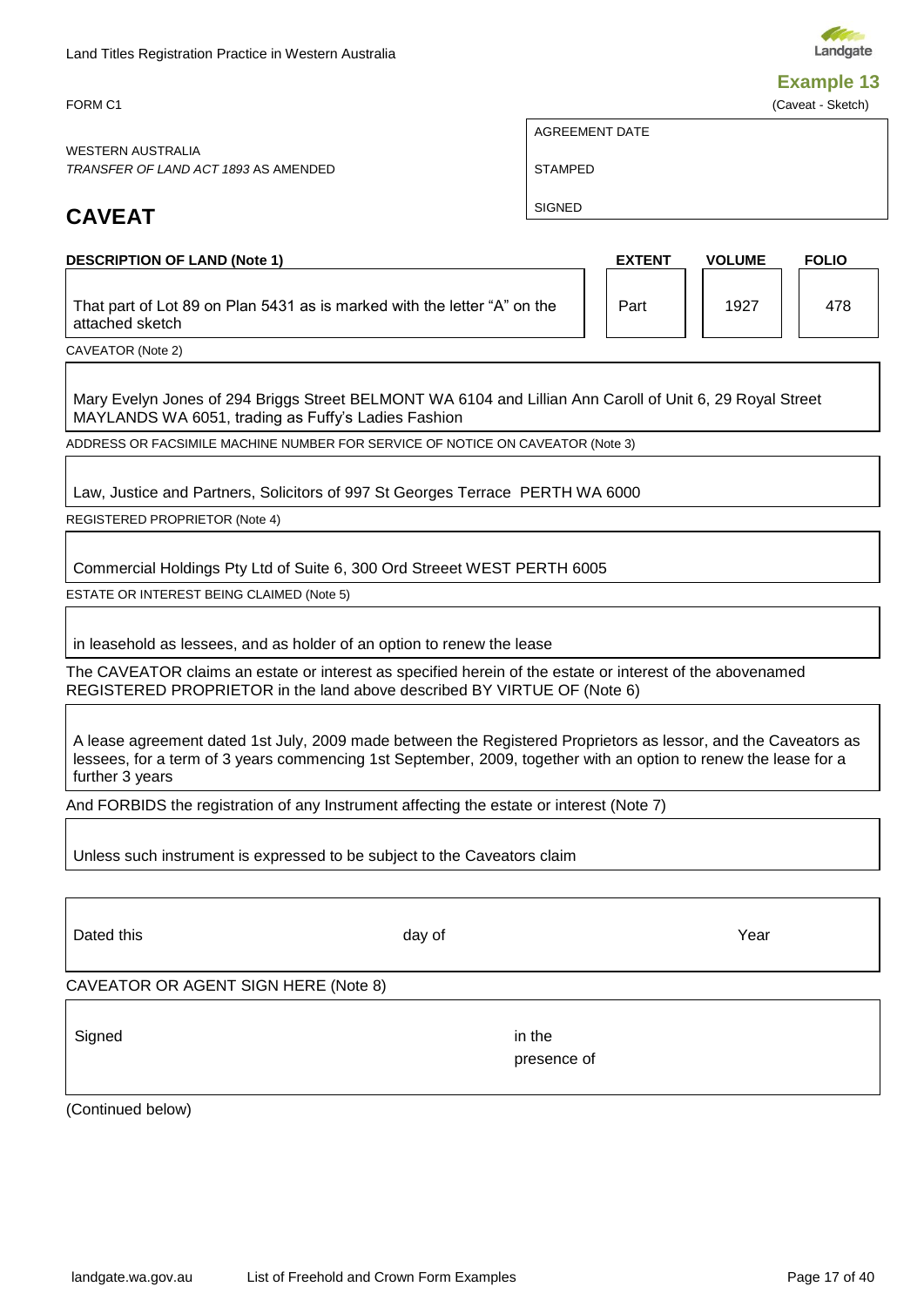

Form B1

WESTERN AUSTRALIA *TRANSFER OF LAND ACT 1893* AS AMENDED

### **ADDITIONAL PAGE TO**

Caveat Dated 8th August 2009

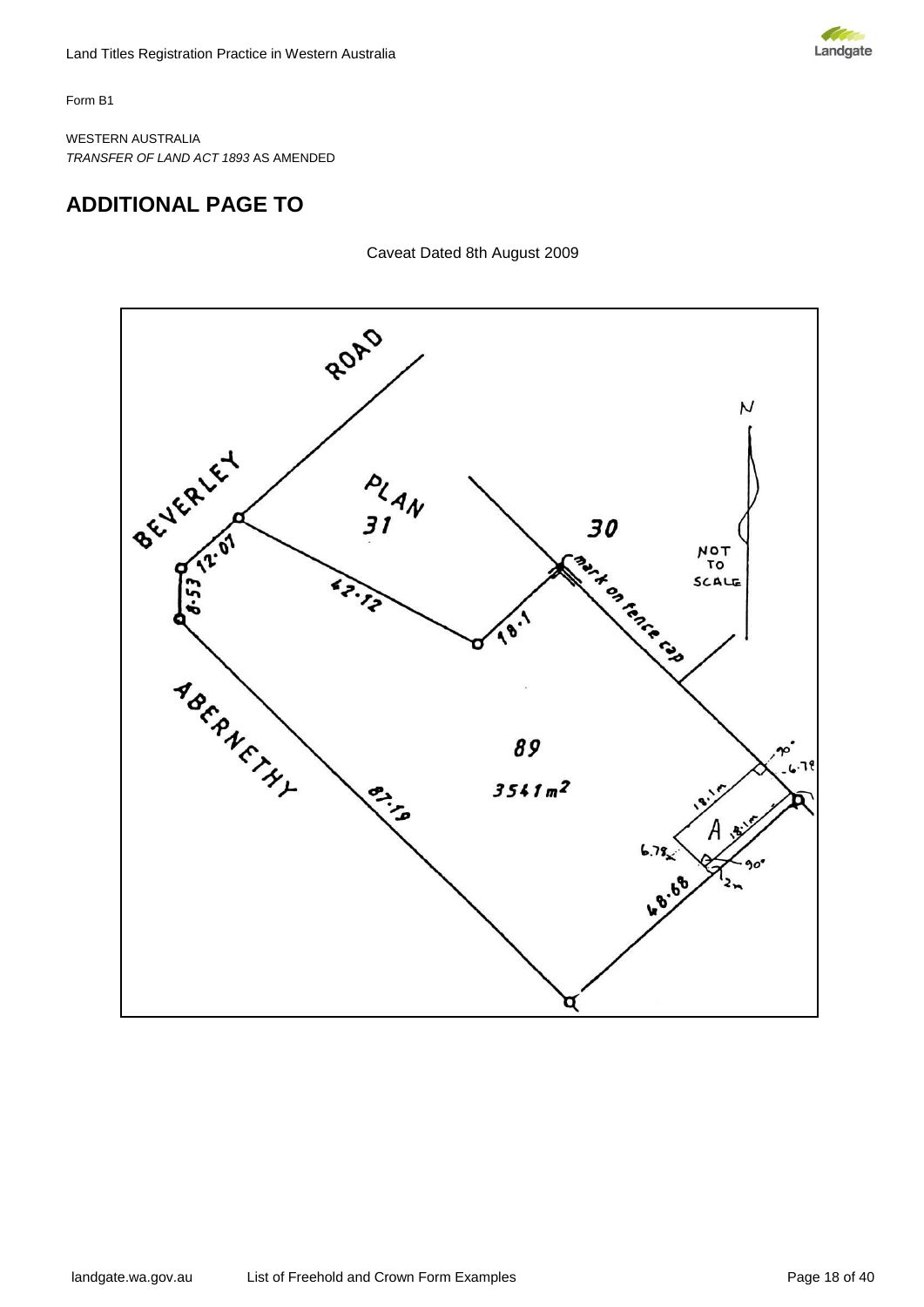**COLORIZACIÓN** Landgate **Example 14**

<span id="page-15-0"></span>FORM D1 (Discharge - Total)

WESTERN AUSTRALIA *TRANSFER OF LAND ACT 1893* AS AMENDED

### **DISCHARGE OF MORTGAGE**

| DESCRIPTION OF LAND (Note 1)                                    | EXTENT | <b>VOLUME</b> | <b>FOLIO</b> |
|-----------------------------------------------------------------|--------|---------------|--------------|
| Lot 10 on Diagram 36604                                         | Whole  | 1234          | 567          |
|                                                                 |        |               |              |
|                                                                 |        |               |              |
|                                                                 |        |               |              |
| MORTGAGEE (Note 2)                                              |        |               |              |
| CSA Credit Union Limited of 112 Wellington Street PERTH WA 6000 |        |               |              |

MORTGAGE NUMBER (Note 3) WHOLE OR PART OF LAND (Note 4) WHOLE OR PART OF MONEY (Note 5)

F123456 Whole Whole

I

IF PORTION ONLY OF MONEY BEING DISCHARGED (Note 6)

The MORTGAGEE HEREBY DISCHARGES the land above described from the whole or the part as shown above of the principal interest or other moneys secured by the above mortgage.

| Dated this                                                                                                                  | day of                | Year |
|-----------------------------------------------------------------------------------------------------------------------------|-----------------------|------|
| MORTGAGEE/S SIGN HERE (Note 7)                                                                                              |                       |      |
| Signed                                                                                                                      | Signed                |      |
| In the<br>presence of                                                                                                       | In the<br>presence of |      |
| Signed by Terrance George McManus, the<br>Loans Manager and Attorney for the CSA<br>Credit Union Limited in the presence of |                       |      |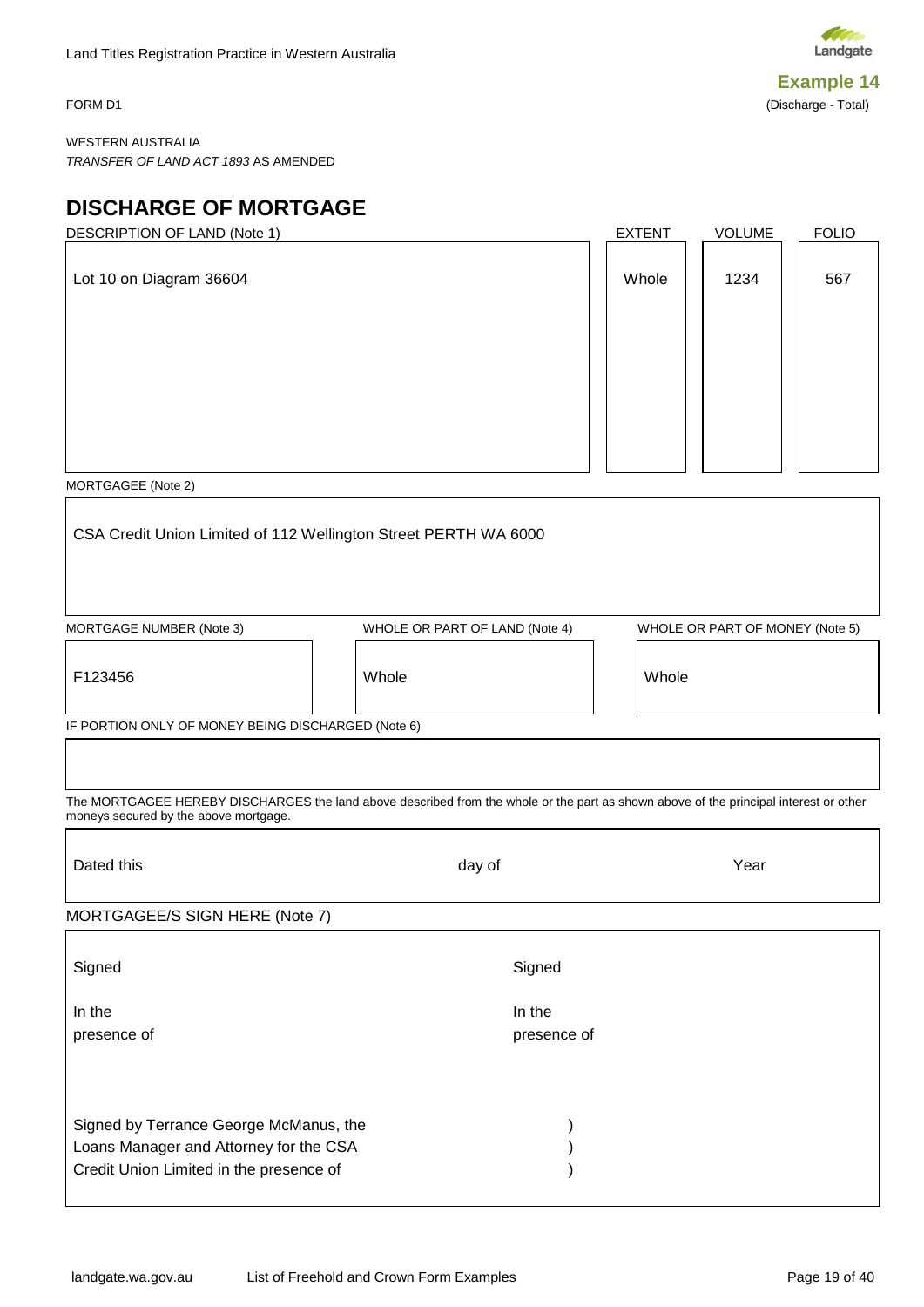<span id="page-16-0"></span>



FORM D1 (Discharge - Partial as to Money)

WESTERN AUSTRALIA *TRANSFER OF LAND ACT 1893* AS AMENDED

#### **DISCHARGE OF MORTGAGE**

| <b>DESCRIPTION OF LAND (Note 1)</b>                                                                                                                                            | <b>EXTENT</b>                  | VOLUME                           | <b>FOLIO</b>                    |                          |
|--------------------------------------------------------------------------------------------------------------------------------------------------------------------------------|--------------------------------|----------------------------------|---------------------------------|--------------------------|
| Lot 1 on Strata Plan 4321<br>Lot 2 on Strata Plan 4321<br>Lot 3 on Strata Plan 4321<br>Lot 4 on Strata Plan 4321<br>MORTGAGEE (Note 2)                                         |                                | Whole<br>Whole<br>Whole<br>Whole | 124<br>124<br>124<br>124        | 48A<br>48A<br>48A<br>48A |
| Commercial Investments Pty Ltd (A.C.N. 678 912 345)                                                                                                                            |                                |                                  |                                 |                          |
|                                                                                                                                                                                |                                |                                  |                                 |                          |
| MORTGAGE NUMBER (Note 3)                                                                                                                                                       | WHOLE OR PART OF LAND (Note 4) |                                  | WHOLE OR PART OF MONEY (Note 5) |                          |
| G422839                                                                                                                                                                        | Whole                          | Part                             |                                 |                          |
| IF PORTION ONLY OF MONEY BEING DISCHARGED (Note 6)                                                                                                                             |                                |                                  |                                 |                          |
| One Hundred Thousand Dollars                                                                                                                                                   |                                |                                  |                                 |                          |
| The MORTGAGEE HEREBY DISCHARGES the land above described from the whole or the part as shown above of the principal interest or other<br>moneys secured by the above mortgage. |                                |                                  |                                 |                          |
| Dated this                                                                                                                                                                     | day of                         |                                  | Year                            |                          |
| MORTGAGEE/S SIGN HERE (Note 7)                                                                                                                                                 |                                |                                  |                                 |                          |
| Signed                                                                                                                                                                         | Signed                         |                                  |                                 |                          |
| In the                                                                                                                                                                         | In the                         |                                  |                                 |                          |
| presence of                                                                                                                                                                    | presence of                    |                                  |                                 |                          |
| Signed by Teresa Alice Whittle, the Attorney<br>for Commercial Investments Pty Ltd<br>(A.C.N. 678 912 345) in the presence of:                                                 |                                |                                  |                                 |                          |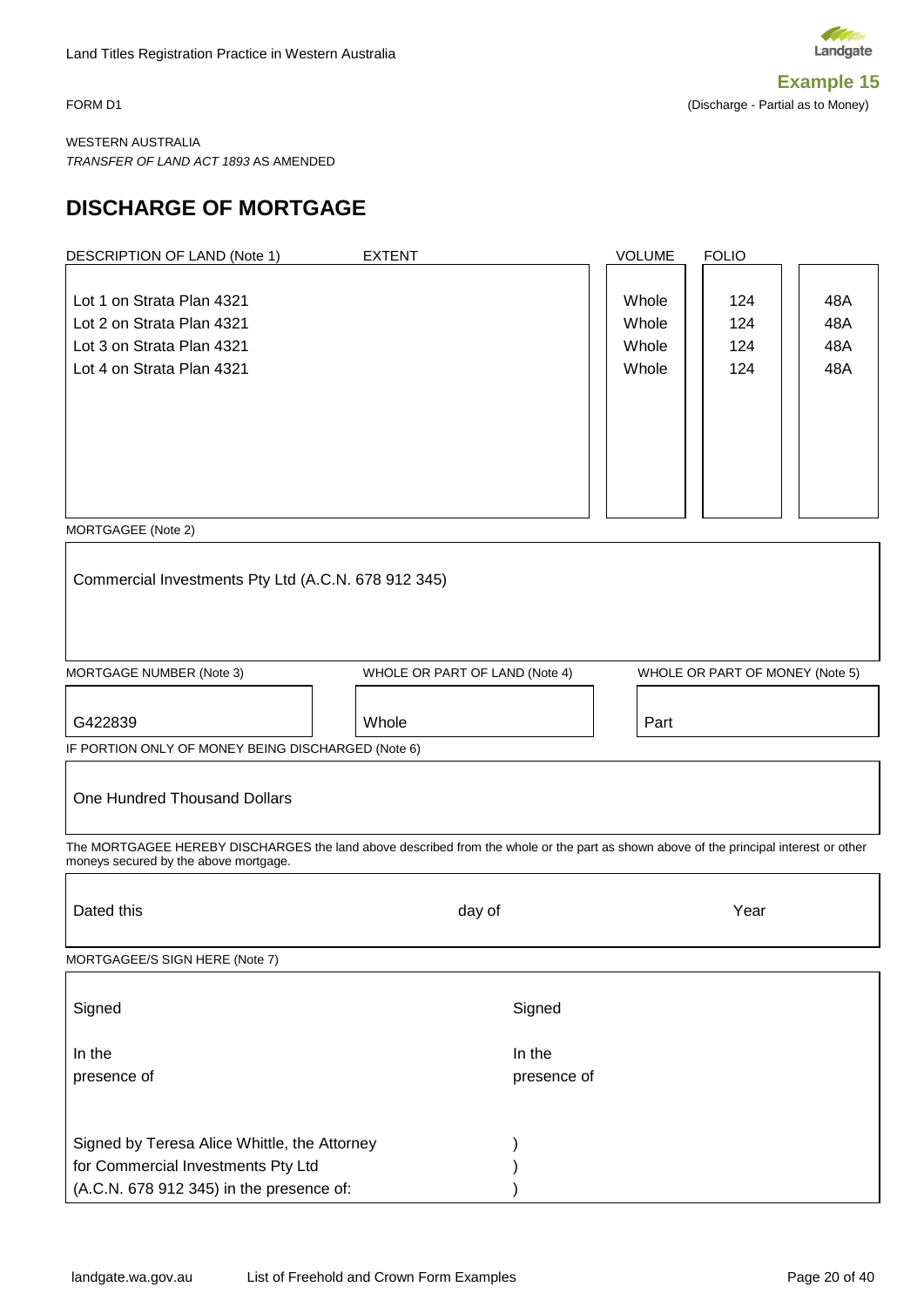Landgate **Example 16**

<span id="page-17-0"></span>FORM D1 (Discharge - Partial as to Land)

WESTERN AUSTRALIA *TRANSFER OF LAND ACT 1893* AS AMENDED

### **DISCHARGE OF MORTGAGE**

| DESCRIPTION OF LAND (Note 1)<br><b>EXTENT</b>                                           | <b>VOLUME</b> | <b>FOLIO</b> |     |
|-----------------------------------------------------------------------------------------|---------------|--------------|-----|
| Lot 10 and the portions coloured brown and marked pedestrian<br>accessway on Plan 10944 | Part          | 1989         | 891 |
|                                                                                         |               |              |     |
| MORTGAGFF (Note 2)                                                                      |               |              |     |

MORTGAGEE (Note 2)

The Land Development Bank Limited (A.C.N. 891 234 567)

MORTGAGE NUMBER (Note 3) WHOLE OR PART OF LAND (Note 4) WHOLE OR PART OF MONEY (Note 5)

F759327 Part Whole

IF PORTION ONLY OF MONEY BEING DISCHARGED (Note 6)

The MORTGAGEE HEREBY DISCHARGES the land above described from the whole or the part as shown above of the principal interest or other moneys secured by the above mortgage.

| Dated this                              | day of | Year        |  |
|-----------------------------------------|--------|-------------|--|
| MORTGAGEE/S SIGN HERE (Note 7)          |        |             |  |
| The Common Seal of the Land Development |        |             |  |
| Bank Limited (A.C.N. 891 234 567) was   |        | Common Seal |  |
| hereunto affixed in the presence of:    |        |             |  |
| Director<br>Secretary                   |        |             |  |
|                                         |        |             |  |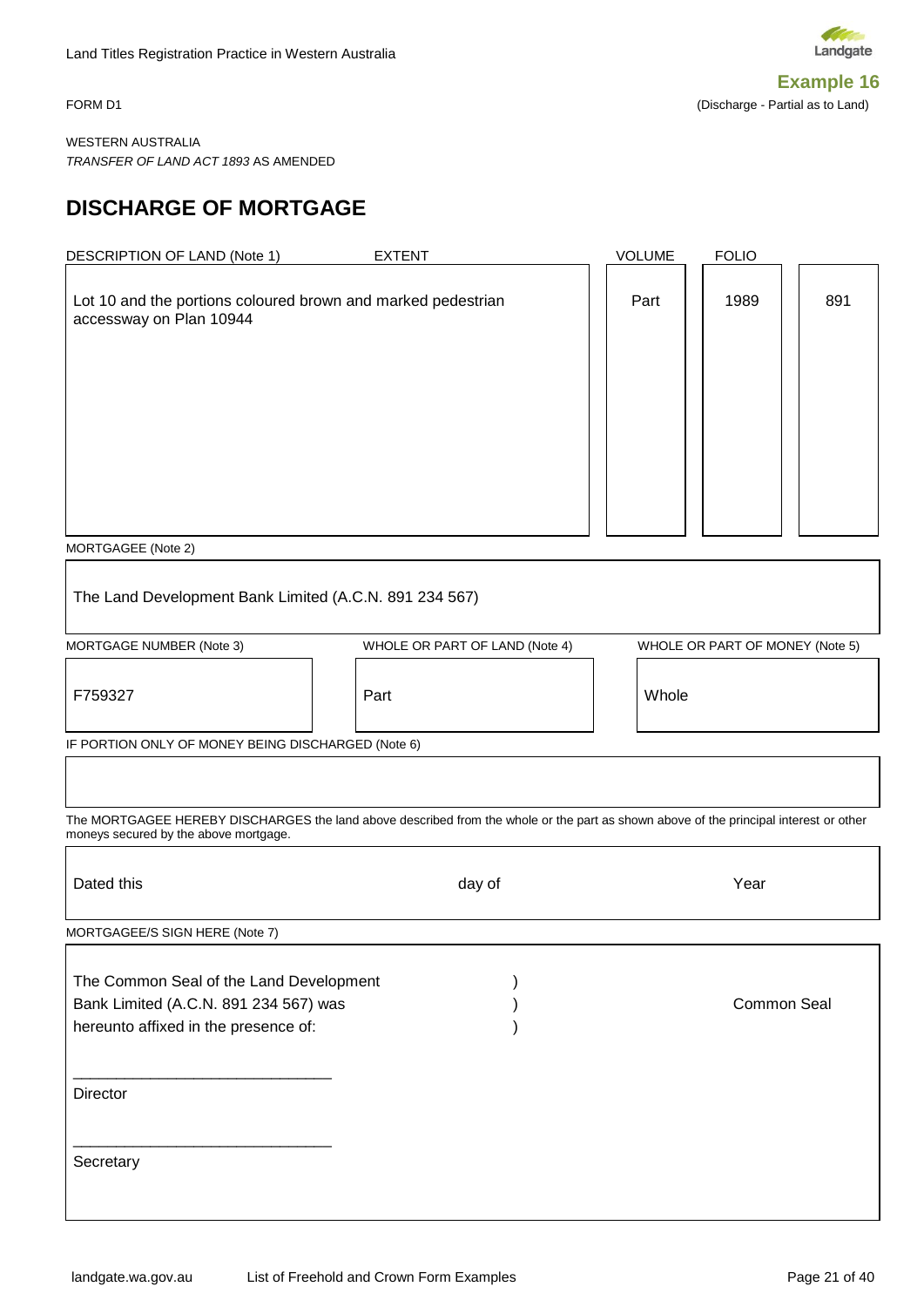<span id="page-18-0"></span>FORM D3

WESTERN AUSTRALIA *TRANSFER OF LAND ACT 1893* AS AMENDED

### **DISCHARGE OF MORTGAGE**

(Part of Moneys and some of the Mortgagees)

DESCRIPTION OF LAND (Note 1) The CONSTRUCTION OF LAND (Note 1) The COLUME ROLLO

Lot 10 on Diagram 36604

The **MORTGAGEE HEREBY DISCHARGES** the whole of the land above described from the part shown below of the principal sum, (and any interest thereon), secured by the mortgage referred to below. The interest or share in the said mortgage, of the Mortgagee described below as the **MORTGAGEE(S) DIVESTING** Is Totally Discharged in consideration of the receipt by that Mortgagee of the part of the principal sum, (and any interest thereon), being discharged. The **MORTGAGEE(S) REMAINING** shall hold their shares in the Mortgage as set out below. (Note 2)

MORTGAGEE (S) DIVESTING (Note 3)

| MORTGAGE NUMBER (Note 4)        | PART OF PRINCIPAL SUM BEING DISCHARGED<br>(Note 5)                                                                                                                                                                                                                                                                      |  |
|---------------------------------|-------------------------------------------------------------------------------------------------------------------------------------------------------------------------------------------------------------------------------------------------------------------------------------------------------------------------|--|
| F123456                         | \$100,000.00.<br>One Hundred Thousand Dollars                                                                                                                                                                                                                                                                           |  |
| MORTGAGEE(S) REMAINING (Note 6) |                                                                                                                                                                                                                                                                                                                         |  |
|                                 |                                                                                                                                                                                                                                                                                                                         |  |
|                                 | William Frederick Brown and Anne Brown both of 11 Smith Street DOUBLEVIEW WA 6018, as joint tenants of one<br>undivided third share and John James Jones and Winifred Ethel Jones, both of 336 Scarborough Beach Road<br>SCARBOROUGH WA 6019, as joint tenants of two undivided third shares, all as tenants in common. |  |
|                                 |                                                                                                                                                                                                                                                                                                                         |  |
| Dated this                      | Year<br>day of                                                                                                                                                                                                                                                                                                          |  |

In the  $\blacksquare$ presence of the presence of presence of presence of presence of presence of presence of presence of  $\sim$ 

landgate.wa.gov.au List of Freehold and Crown Form Examples **Page 22 of 40** Page 22 of 40

signed and the signed of the signed of the signed of the signed of the signed of the signed of the signed of the signed of the signed of the signed of the signed of the signed of the signed of the signed of the signed of t



Whole | 1234 | 567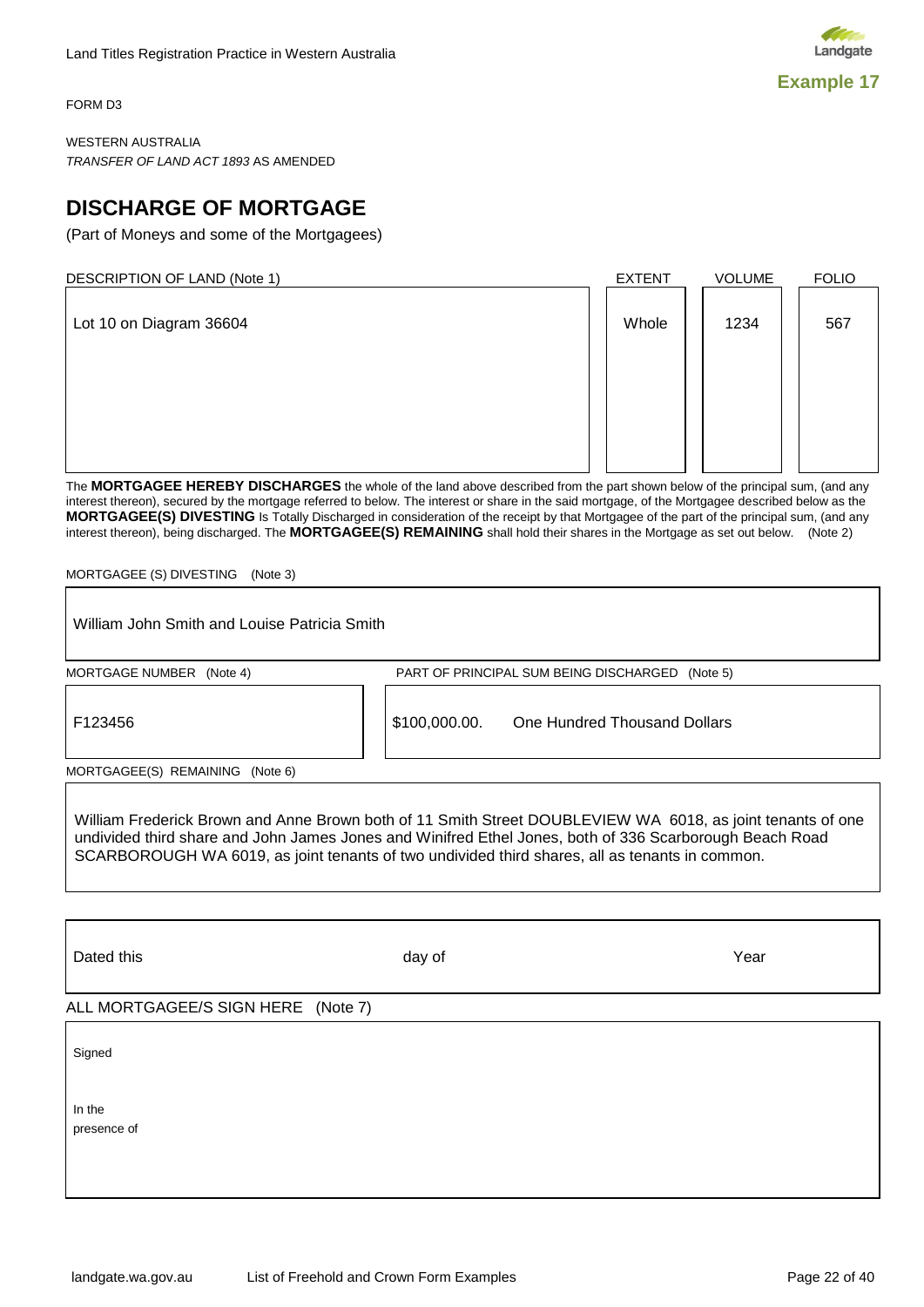<span id="page-19-0"></span>FORM E1

WESTERN AUSTRALIA *TRANSFER OF LAND ACT 1893* AS AMENDED

### **EXTENSION OF MORTGAGE**

| MORTGAGE NUMBER                                                                                                                       | DESCRIPTION OF LAND (Note 1)                                                                          |                                                                                                                                   | <b>EXTENT</b>                                    | <b>VOLUME</b> | <b>FOLIO</b> |
|---------------------------------------------------------------------------------------------------------------------------------------|-------------------------------------------------------------------------------------------------------|-----------------------------------------------------------------------------------------------------------------------------------|--------------------------------------------------|---------------|--------------|
| G246810                                                                                                                               | Avon Location 4623 and 5611 and portion of each<br>of Avon Location 10623 & 10624                     |                                                                                                                                   | Whole                                            | 1198          | 234          |
|                                                                                                                                       |                                                                                                       |                                                                                                                                   |                                                  |               |              |
| MORTGAGEE (Note 2)                                                                                                                    |                                                                                                       |                                                                                                                                   |                                                  |               |              |
|                                                                                                                                       | Rural Finance Company Limited (A.C.N. 567 891 234) of 411 Duke Street NORTHAM WA 6401                 |                                                                                                                                   |                                                  |               |              |
| REGISTERED PROPRIETOR (Note 3)                                                                                                        |                                                                                                       |                                                                                                                                   |                                                  |               |              |
| NORTHAM WA 6401                                                                                                                       | Brown Holdings Limited (A.C.N. 456 789 123) of care of Wood Hall and Ross Accountants 611 Duke Street |                                                                                                                                   |                                                  |               |              |
|                                                                                                                                       |                                                                                                       |                                                                                                                                   |                                                  |               |              |
|                                                                                                                                       | The MORTGAGEE HEREBY EXTENDS the above MORTGAGE for the term of                                       | One Day                                                                                                                           |                                                  |               |              |
| 3rd<br>from the                                                                                                                       | day of<br>May<br>covenants contained therein with the variation following. (Note 4)                   | 2009<br>Year                                                                                                                      | upon the terms and conditions and subject to the |               |              |
|                                                                                                                                       | See additional sheet containing variation to interest rates.                                          |                                                                                                                                   |                                                  |               |              |
|                                                                                                                                       |                                                                                                       |                                                                                                                                   |                                                  |               |              |
| Dated this                                                                                                                            | day of                                                                                                |                                                                                                                                   |                                                  | Year          |              |
| MORTGAGEE/S SIGN HERE (Note 5)                                                                                                        |                                                                                                       | REGISTERED PROPRIETOR/S SIGN HERE (Note 5)                                                                                        |                                                  |               |              |
| Signed by Jane<br>Woolhad, the Attorney<br>for Rural Finance<br><b>Company Limited</b><br>(A.C.N. 567 891 234)<br>in the presence of: |                                                                                                       | The Common Seal<br>of the Brown<br><b>Holdings Limited</b><br>(A.C.N. 456 789 123)<br>was hereunto affixed<br>in the presence of: |                                                  |               | Common Seal  |
|                                                                                                                                       |                                                                                                       |                                                                                                                                   |                                                  |               |              |

This extension shall not affect any dealing registered subsequent to the above mortgage unless the person in whose favour such dealing was registered consents.

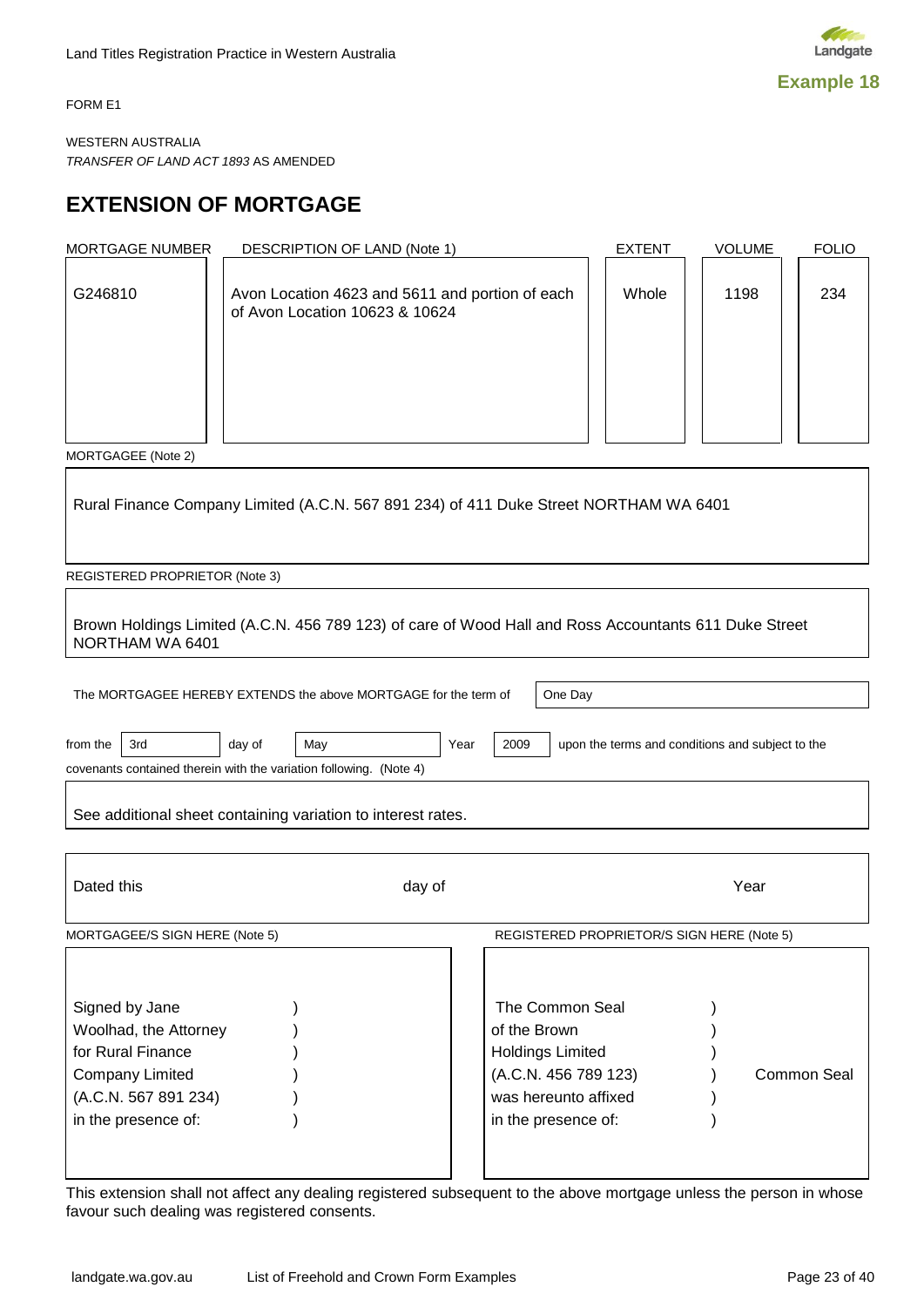

<span id="page-20-0"></span>FORM E2

WESTERN AUSTRALIA *TRANSFER OF LAND ACT 1893* AS AMENDED

### **EXTENSION OF LEASE**

| <b>LEASE NUMBER</b>                                                               |                |        | DESCRIPTION OF LAND (Note 1)                                                                         |      |                             |  | <b>EXTENT</b> | VOLUME                                           | <b>FOLIO</b> |
|-----------------------------------------------------------------------------------|----------------|--------|------------------------------------------------------------------------------------------------------|------|-----------------------------|--|---------------|--------------------------------------------------|--------------|
| H263420                                                                           |                |        | Lot 7 on Strata Plan 10518                                                                           |      |                             |  | Whole         | 1381                                             | 60           |
|                                                                                   |                |        | LESSOR-REGISTERED PROPRIETOR OF LAND (Note 2)                                                        |      |                             |  |               |                                                  |              |
|                                                                                   |                |        | Perth Medical Services Limited (A.C.N. 345 678 912) of 447 Ord Street WEST PERTH WA 6005             |      |                             |  |               |                                                  |              |
|                                                                                   |                |        | LESSEE-REGISTERED PROPRIETOR OF LEASE (Note 3)                                                       |      |                             |  |               |                                                  |              |
|                                                                                   |                |        | Edward Charles Burgess of Suite 7, 447 Ord Street WEST PERTH WA 6005                                 |      |                             |  |               |                                                  |              |
|                                                                                   |                |        | LIMITATIONS, INTERESTS, ENCUMBRANCES and NOTIFICATIONS (Note 4)                                      |      |                             |  |               |                                                  |              |
|                                                                                   |                |        |                                                                                                      |      |                             |  |               |                                                  |              |
|                                                                                   |                |        | The LESSOR HEREBY EXTENDS the above lease for the term of                                            |      |                             |  |               | <b>Three Years</b>                               |              |
| from the                                                                          | 1st            | day of | July                                                                                                 | Year | 2009                        |  |               | upon the terms and conditions and subject to the |              |
|                                                                                   |                |        | covenants contained therein with the variation following. (Note 5)                                   |      |                             |  |               |                                                  |              |
|                                                                                   |                |        | Paragraph 23.1 of the lease (option to renew) is hereby deleted with effect from the 2nd July, 2009. |      |                             |  |               |                                                  |              |
|                                                                                   |                |        |                                                                                                      |      |                             |  |               |                                                  |              |
| Dated this                                                                        | Year<br>day of |        |                                                                                                      |      |                             |  |               |                                                  |              |
| LESSOR/S SIGN HERE (Note 6)                                                       |                |        |                                                                                                      |      | LESSEE/S SIGN HERE (Note 6) |  |               |                                                  |              |
| Signed by Peter<br>Signed<br>John Thorpe, the<br>Attorney for Perth               |                |        |                                                                                                      |      |                             |  |               |                                                  |              |
| <b>Medical Services</b><br>Limited (A.C.N.<br>345 678 912)<br>in the presence of: |                |        |                                                                                                      |      | in the presence of          |  |               |                                                  |              |

This extension shall not affect any dealing registered subsequent to the above Lease unless the person in whose favour such dealing was registered consents.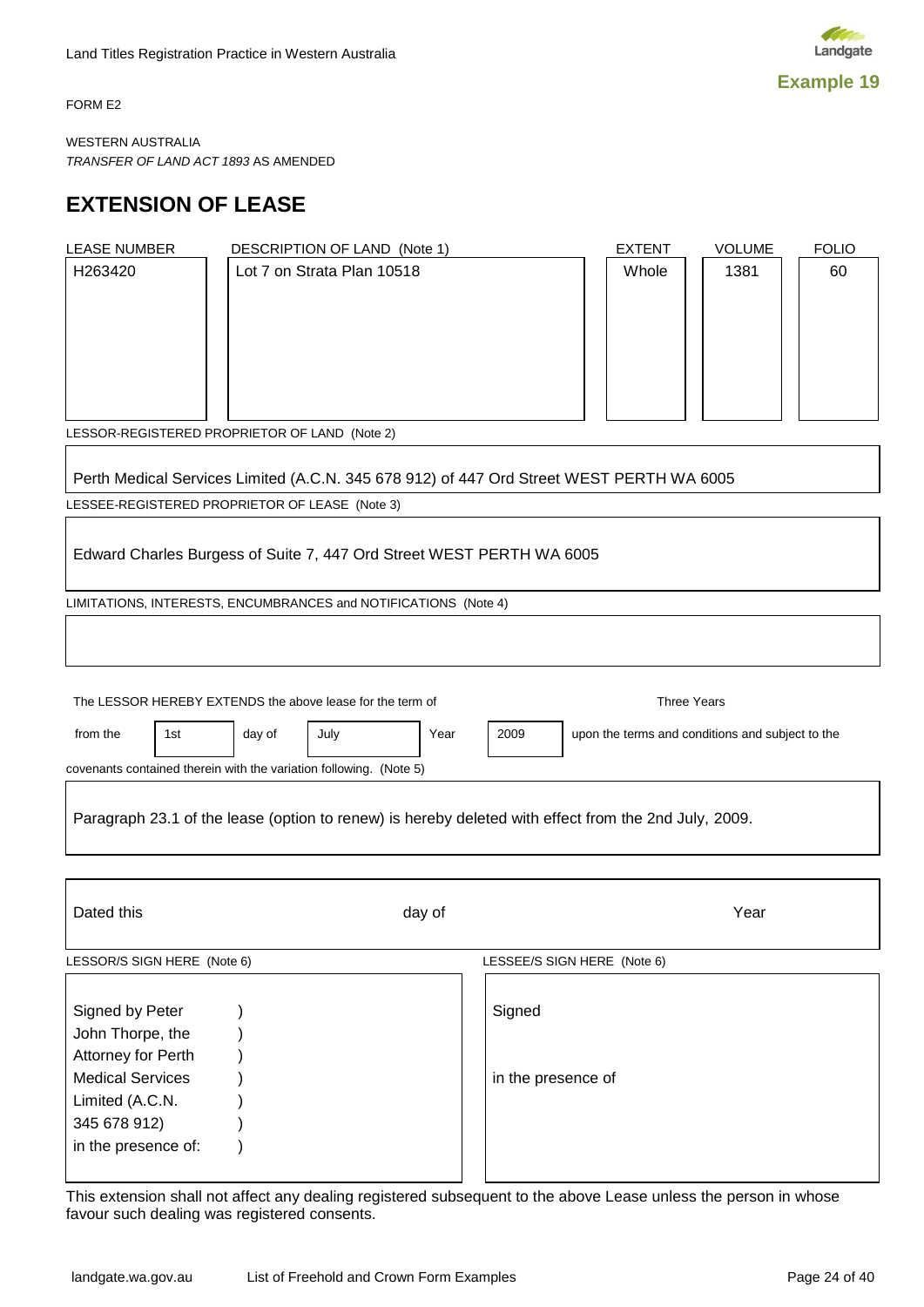<span id="page-21-0"></span>FORM NA1



WESTERN AUSTRALIA *TRANSFER OF LAND ACT 1893* as amended

### **NOTIFICATION TO AMEND ADDRESS OF REGISTERED PROPRIETOR**

(INCORPORATING A STATUTORY DECLARATION)

DESCRIPTION OF LAND (Note 1) And the set of the set of the set of the set of the set of the set of the set of the set of the set of the set of the set of the set of the set of the set of the set of the set of the set of th Lot 10 on Plan 2671  $\begin{array}{|c|c|c|c|c|c|c|c|c|} \hline \end{array}$  Whole  $\begin{array}{|c|c|c|c|c|c|c|c|c|} \hline \end{array}$  Whole  $\begin{array}{|c|c|c|c|c|c|c|c|c|} \hline \end{array}$  1654  $\begin{array}{|c|c|c|c|c|c|c|c|c|} \hline \end{array}$  601

REGISTERED PROPRIETOR (Note 2)

Susan Lillian Anthony

THE REGISTERED PROPRIETOR HEREBY NOTIFIES OF A CHANGE OF ADDRESS (Note 3)

FROM: 213 William Street SHENTON PARK WA 6008

TO: 111 Philip Street COTTESLOE WA 6011

| <b>STATUTORY DECLARATION (Note 4)</b>                                                                                                                                                                                                                                                       |  |  |  |  |  |
|---------------------------------------------------------------------------------------------------------------------------------------------------------------------------------------------------------------------------------------------------------------------------------------------|--|--|--|--|--|
| I Susan Lillian Anthony of 111 Philip Street COTTESLOE WA 6011, Secretary<br>(name, address and occupation of person making the declaration)                                                                                                                                                |  |  |  |  |  |
| Sincerely declare as follows:                                                                                                                                                                                                                                                               |  |  |  |  |  |
| 1. I am one and the same person as the registered proprietor of the land stated above on this form ("This Form").<br>I have notified all the registered mortgagees and charges (if any) of my intention to lodge This Form and of my<br>2.<br>intended new address for services of notices. |  |  |  |  |  |
| This declaration is true and I know that it is an offence to make a declaration knowing that it is false in a material<br>particular.                                                                                                                                                       |  |  |  |  |  |
| This declaration is made under the Oaths, Affidavits and Statutory Declarations Act 2005 at PERTH                                                                                                                                                                                           |  |  |  |  |  |
| 20<br>day of<br>by -<br>on                                                                                                                                                                                                                                                                  |  |  |  |  |  |
| <b>Signature of Declarant</b> (sign in the space above)                                                                                                                                                                                                                                     |  |  |  |  |  |
| In the presence of:                                                                                                                                                                                                                                                                         |  |  |  |  |  |
| <b>Signature of authorised witness</b> (sign in the space above)<br>(Print the full name, Address and qualification of authorised witness in the space above)                                                                                                                               |  |  |  |  |  |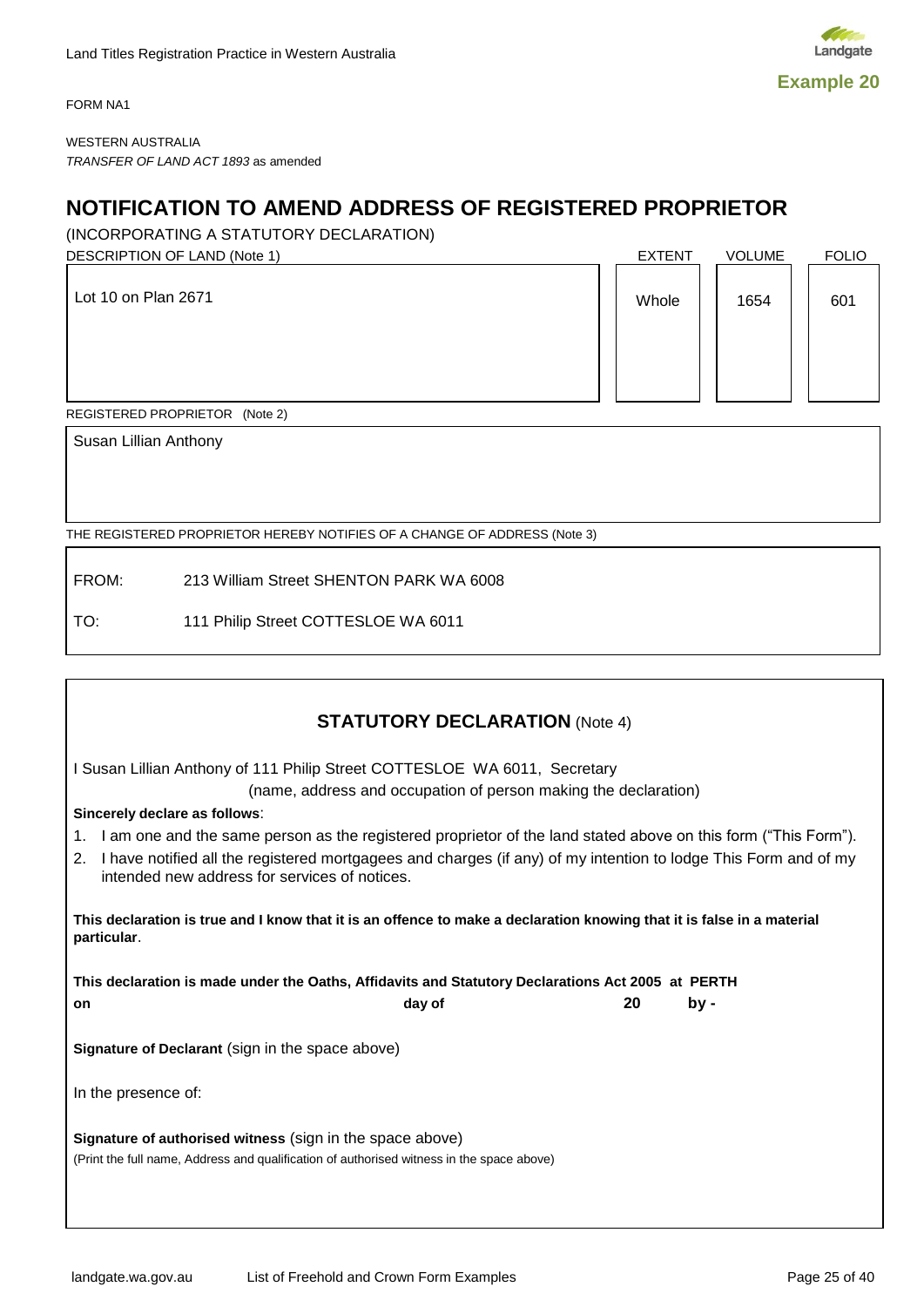<span id="page-22-0"></span>FORM P1

WESTERN AUSTRALIA *TRANSFER OF LAND ACT 1893* AS AMENDED

### **POWER OF ATTORNEY**

| $\forall$ WE (Note 1) | Arthur Alfred Anderson and Mary Elizabeth Anderson both of<br>79 Hill Street BAYSWATER WA 6053  |
|-----------------------|-------------------------------------------------------------------------------------------------|
|                       | DO HEREBY APPOINT (Note 2) Jonathan Anderson of Unit 2, 400 Guildford Road MOUNT LAWLEY WA 6050 |

My Attorney to sell to any person all or any lands leases mortgages whether extended or not or charges or interests in land whether now belonging to me which shall hereinafter belong to me under or by virtue of the *Transfer of Land Act 1893* and *Strata Titles Act 1985* of which I am now or shall hereafter be the proprietor or owner under the said Acts.

Also to purchase land and interests in land.

Also to mortgage all or any such lands or leases or interests for any sum at any rate of interest. Also to charge the same with any annuity of any amount.

Also to lease all or any such lands as shall be Crown or freehold tenure for any term of years not exceeding twentyone years in possession at any rent.

Also to surrender or accept the surrender of any lease in which I am or may be interested. Also to discharge and partially discharge mortgages and charges. Also to extend mortgages and leases.

Also to lodge and withdraw caveats either wholly or partially.

Also to grant and surrender easements.

Also to exercise and execute all powers which now are or shall hereafter be vested in or conferred on me as, lessor, mortgagee or annuitant under the said Acts. Also make applications under the said Acts. (Note 3).

This power of attorney is limited to:

- 1. The sale of the donors house and property at 79 Hill Street BAYSWATER WA 6053
- 2. The 30th June, 2009.

And for me and in my name to sign all such Transfers instruments and other documents and to do all such acts matters and things as may be necessary or expedient for carrying the powers hereby given and for recovering all sums of money that are now or may become owing to me in respect of the premises and for enforcing or varying any contracts, covenants or conditions binding upon any lessee tenant or occupier of the said lands or upon any other persons in respect of the same and for recovering and maintaining possession of the said lands and for protecting the same from waste damage or trespass.

| Dated this                    | day of<br>Year        |
|-------------------------------|-----------------------|
| DONOR/S SIGN HERE<br>(Note 4) |                       |
| Signed                        | Signed                |
| In the<br>presence of         | In the<br>presence of |

**Example 21**

Landgate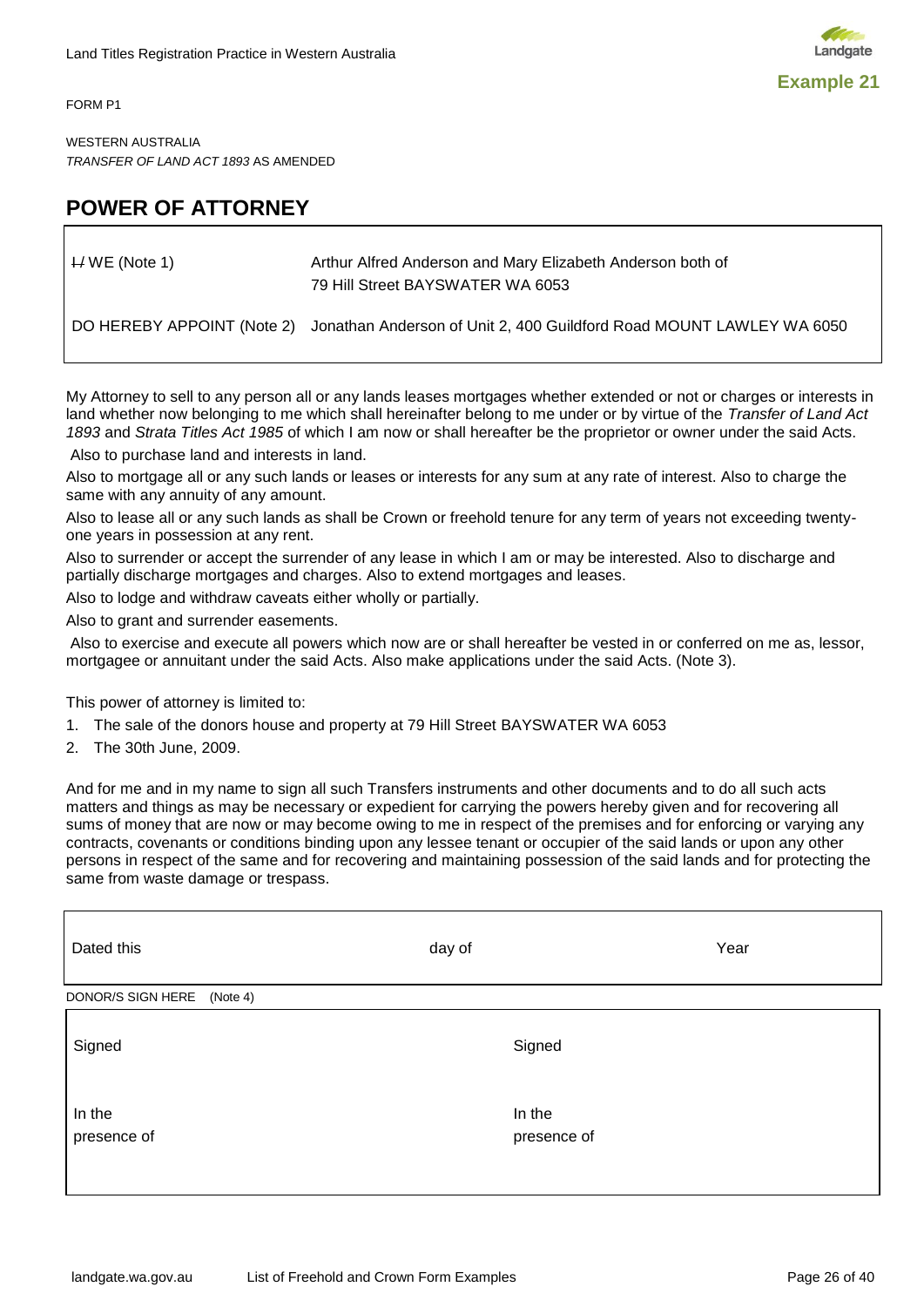

<span id="page-23-0"></span>FORM S1

WESTERN AUSTRALIA *TRANSFER OF LAND ACT 1893* AS AMENDED

### **SURRENDER OF LEASE**

| <b>LEASE NUMBER</b> | DESCRIPTION OF LAND (Note 1)   | <b>EXTENT</b> | <b>VOLUME</b> | <b>FOLIO</b> |
|---------------------|--------------------------------|---------------|---------------|--------------|
| H619381             | Lot 17 on Deposited Plan 12345 | Whole         | 1054          | 67           |
|                     |                                |               |               |              |
|                     |                                |               |               |              |

LESSEE-REGISTERED PROPRIETOR OF LEASE (Note 2)

Graham Fitzgerald Taylor and Teresa Laurel Taylor both of 92 Wilson Road ALBANY WA 6330

LESSOR-REGISTERED PROPRIETOR OF LAND (Note 3)

Country Caterers Pty Ltd (A.C.N. 234 567 891) of care of Skillen Curry & Trust Accountants of Middelton Road ALBANY WA 6330

THE LESSEES as registered proprietor of the above LEASE HEREBY SURRENDERS the said Lease over the land above described.

| Dated this                  | day of                                                             | Year |
|-----------------------------|--------------------------------------------------------------------|------|
| LESSEE/S SIGN HERE (Note 4) | LESSOR/S SIGN HERE (Note 4)                                        |      |
| Signed                      | Signed by Gregory<br>Winston, the Attorney<br>for Country Caterers |      |
| In the presence of          | Pty Ltd (A.C.N.<br>234 567 891) in the                             |      |
| Signed                      | presence of:                                                       |      |
| In the presence of          |                                                                    |      |

IF THE ABOVE LEASE IS SUBJECT TO A MORTGAGE OR CHARGE THIS SURRENDER WILL REQUIRE CONSENT OF THE PROPRIETOR THEREOF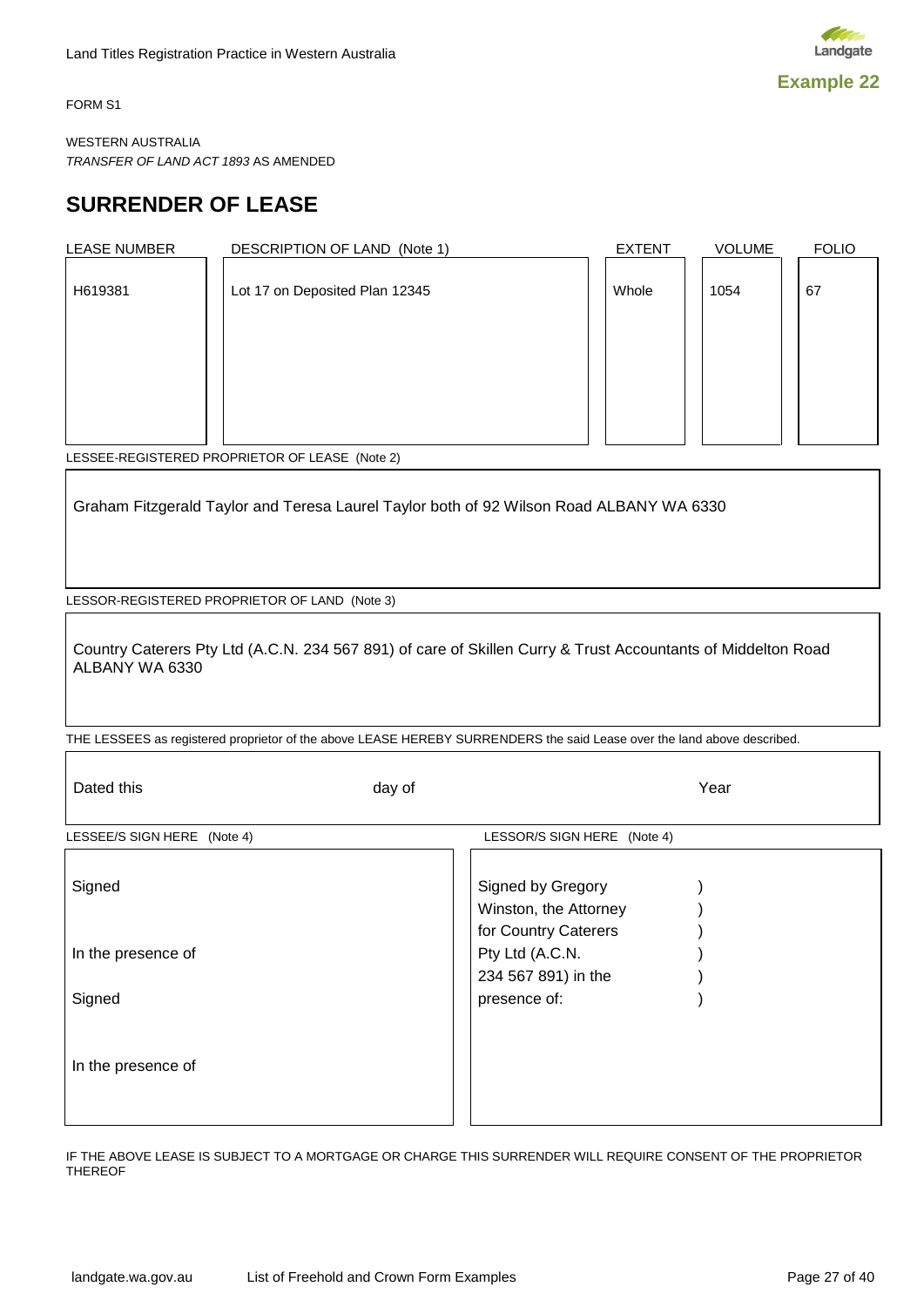

<span id="page-24-0"></span>FORM TI

WESTERN AUSTRALIA *TRANSFER OF LAND ACT 1893* AS AMENDED.

### **TRANSFER OF LAND**

|                       | <b>EXTENT</b>                                                                                                                     | <b>VOLUM</b> | <b>FOLIO</b>                                                                                                                                                                                                                                                                          |
|-----------------------|-----------------------------------------------------------------------------------------------------------------------------------|--------------|---------------------------------------------------------------------------------------------------------------------------------------------------------------------------------------------------------------------------------------------------------------------------------------|
|                       |                                                                                                                                   | 1600         | 400                                                                                                                                                                                                                                                                                   |
|                       |                                                                                                                                   |              |                                                                                                                                                                                                                                                                                       |
|                       |                                                                                                                                   |              |                                                                                                                                                                                                                                                                                       |
|                       |                                                                                                                                   |              |                                                                                                                                                                                                                                                                                       |
|                       |                                                                                                                                   |              |                                                                                                                                                                                                                                                                                       |
|                       |                                                                                                                                   |              |                                                                                                                                                                                                                                                                                       |
|                       |                                                                                                                                   |              |                                                                                                                                                                                                                                                                                       |
|                       |                                                                                                                                   |              |                                                                                                                                                                                                                                                                                       |
|                       |                                                                                                                                   |              |                                                                                                                                                                                                                                                                                       |
|                       |                                                                                                                                   |              |                                                                                                                                                                                                                                                                                       |
|                       |                                                                                                                                   |              |                                                                                                                                                                                                                                                                                       |
|                       |                                                                                                                                   |              |                                                                                                                                                                                                                                                                                       |
|                       | TRANSFEREE/S SIGN HERE (Note 6)                                                                                                   |              |                                                                                                                                                                                                                                                                                       |
| Signed by             |                                                                                                                                   |              |                                                                                                                                                                                                                                                                                       |
|                       |                                                                                                                                   |              |                                                                                                                                                                                                                                                                                       |
| In the<br>presence of |                                                                                                                                   |              |                                                                                                                                                                                                                                                                                       |
|                       |                                                                                                                                   |              |                                                                                                                                                                                                                                                                                       |
|                       | Thomas Paul Smith of 16 Prince Street ARDROSS WA 6153<br>otherwise affect the land under the Transfer of Land Act 1893.<br>day of | Whole        | The TRANSFEROR for the consideration herein expressed transfers to the TRANSFEREE the estate and interest herein specified in the<br>land herein described, subject to the Limitations, Interests, Encumbrances and Notifications as shown on the Certificate of Title and/or<br>Year |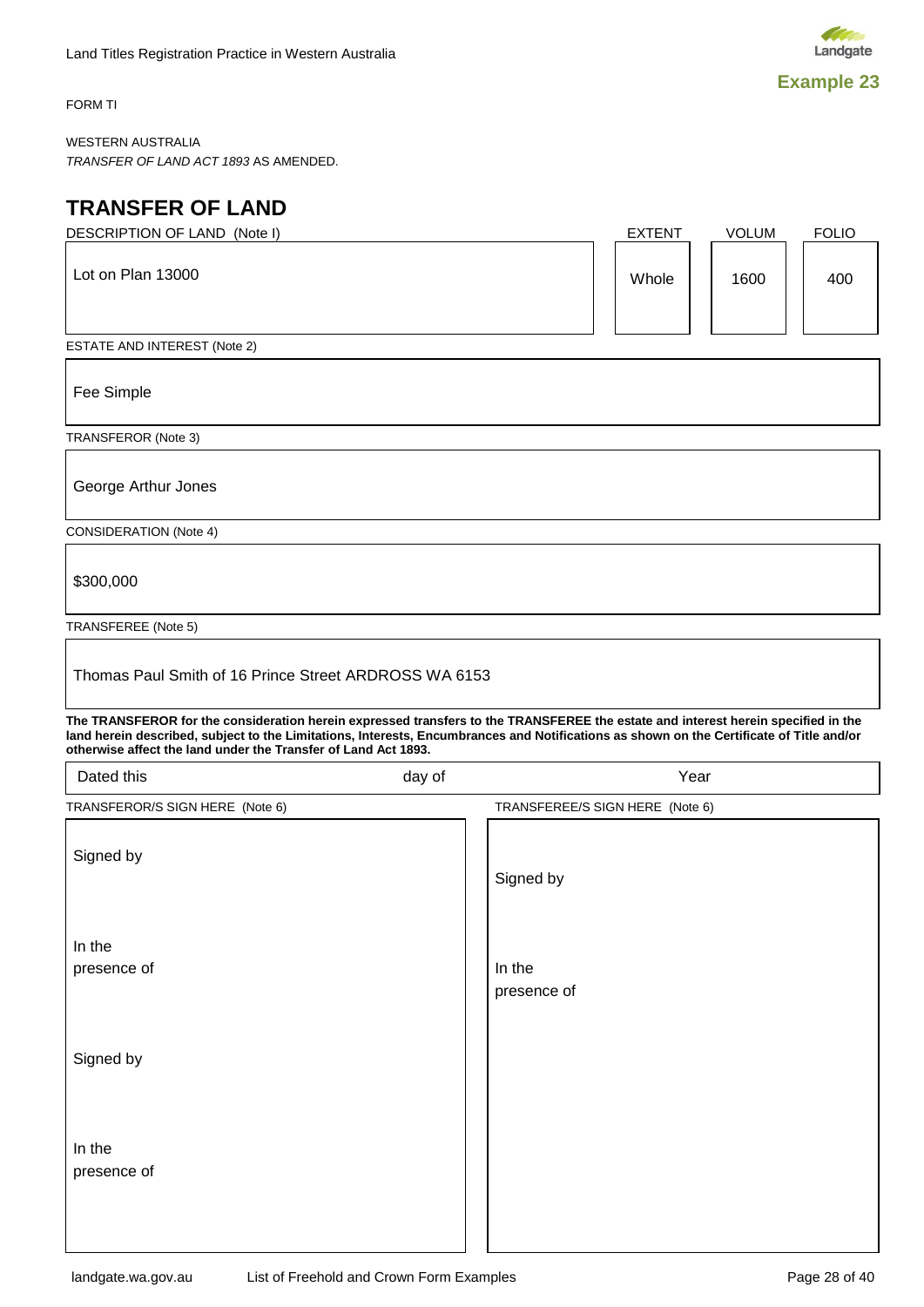<span id="page-25-0"></span>Form T3

WESTERN AUSTRALIA *TRANSFER OF LAND ACT 1893* AS AMENDED

#### **TRANSFER OF MORTGAGE CHARGE OR FREEHOLD LEASE**

NATURE AND

NUMBER

| OF INSTRUMENT    | DESCRIPTION OF LAND (Note 1)    | <b>EXTENT</b> | <b>VOLUME</b> | <b>FOLIO</b> |
|------------------|---------------------------------|---------------|---------------|--------------|
| Lease<br>H398131 | Lot 656 on Deposited Plan 21097 | Whole         | 1320          | 243          |

LIMITATIONS, INTERESTS, ENCUMBRANCES and NOTIFICATIONS (Note 2)

Nil

TRANSFEROR (Note 3)

Goldfields Pump Repairs Pty Ltd (A.C.N. 134 269 948

CONSIDERATION (Note 4)

Five Thousand Dollars (\$5,000)

TRANSFEREE (Note 5)

Golden Mile Mechanical Services Pty Ltd (A.C.N. 946 310 788) of care of Gwynne and Gwynne Accountants of 64 Burt Street BOULDER WA 6432

THE TRANSFEROR for the consideration herein expressed HEREBY TRANSFERS TO THE TRANSFEREE the estate and interest in respect of which the Transferor is registered proprietor as set forth in the instrument above described, subject to the encumbrances as shown hereon.

| Dated this                                                                                                                                                            | day of | Year                                                                                                                                                                                  |
|-----------------------------------------------------------------------------------------------------------------------------------------------------------------------|--------|---------------------------------------------------------------------------------------------------------------------------------------------------------------------------------------|
| TRANSFEROR /S SIGN HERE (Note 6)<br>Signed by John Walters,<br>the Attorney for<br>Goldfields Pump<br>Repairs Pty Ltd)<br>(A.C.N. 134 269 948)<br>in the presence of: |        | TRANSFEREE /S SIGN HERE (Note 6)<br>Signed by Thomas<br>Bissett, the Attorney<br>for Golden Mile<br><b>Mechanical Services Pty</b><br>Ltd (A.C.N. 946 310 788)<br>in the presence of: |
|                                                                                                                                                                       |        |                                                                                                                                                                                       |

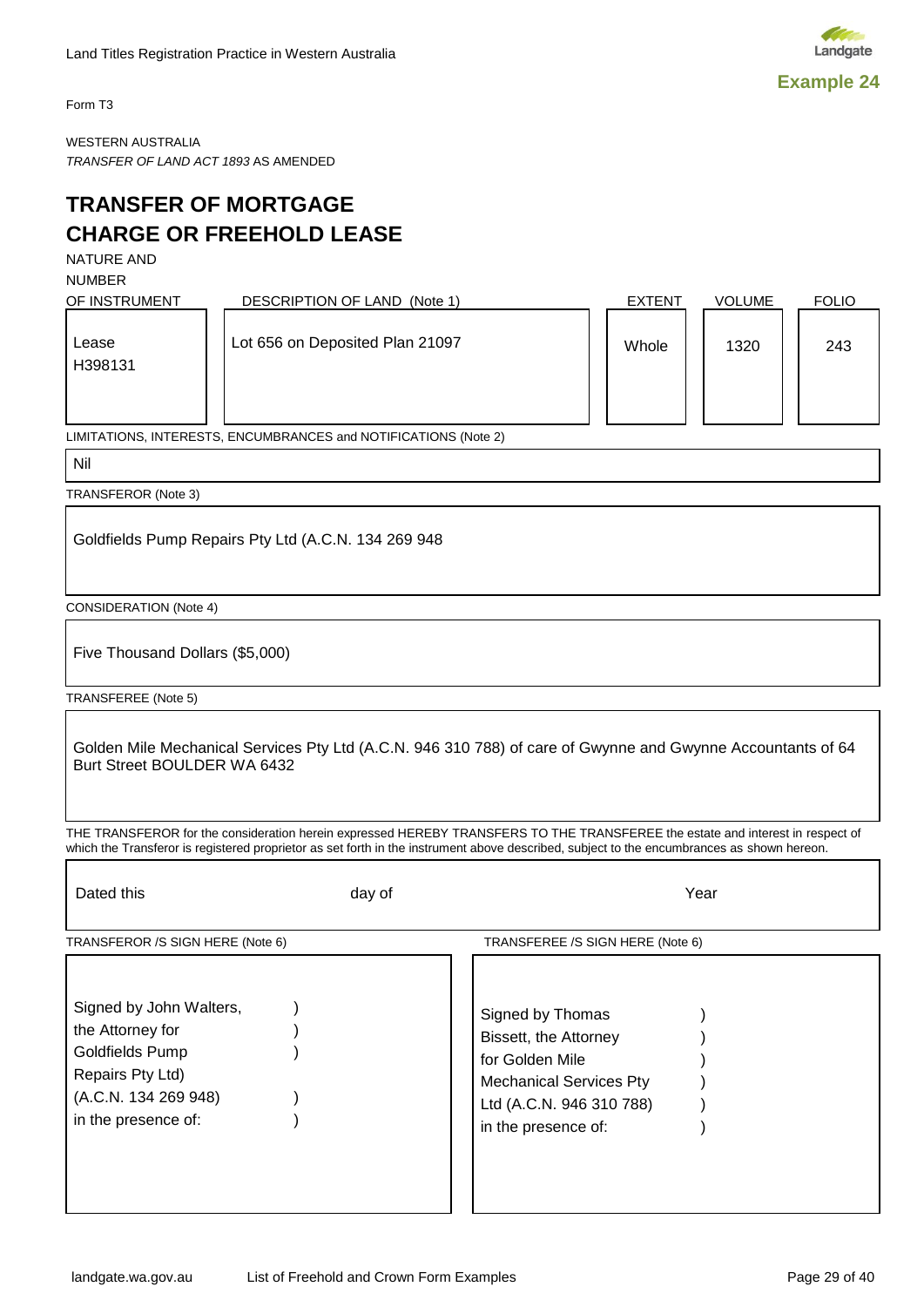

<span id="page-26-0"></span>FORM T4

WESTERN AUSTRALIA *TRANSFER OF LAND ACT 1893* AS AMENDED

### **TRANSFER OF LAND by Mortgagee**

#### **(Power of Sale)**

MORTGAGE

| <b>NUMBER</b>       | DESCRIPTION OF LAND (Note 1) | <b>EXTENT</b> | <b>VOLUME</b> | <b>FOLIO</b> |
|---------------------|------------------------------|---------------|---------------|--------------|
| Mortgage<br>H654321 | Lot 643 on Plan 12345        | Whole         | 1711          | 621          |
|                     |                              |               |               |              |
|                     |                              |               |               |              |
|                     |                              |               |               |              |

LIMITATIONS, INTERESTS, ENCUMBRANCES and NOTIFICATIONS (Note 2)

Transfer H654320

TRANSFEROR (Note 3)

The North West Bank Limited (CAN 820 028 888)

CONSIDERATION (Note 4)

One Hundred and Five Thousand Dollars \$105,000

TRANSFEREE (Note 5)

Jimmy Loo Tan and Vilma Alice Tan both of 78 Roebuck Bay Drive BROOME WA 6725 as joint tenants.

MORTGAGOR (Note 6)

Ronald William Archer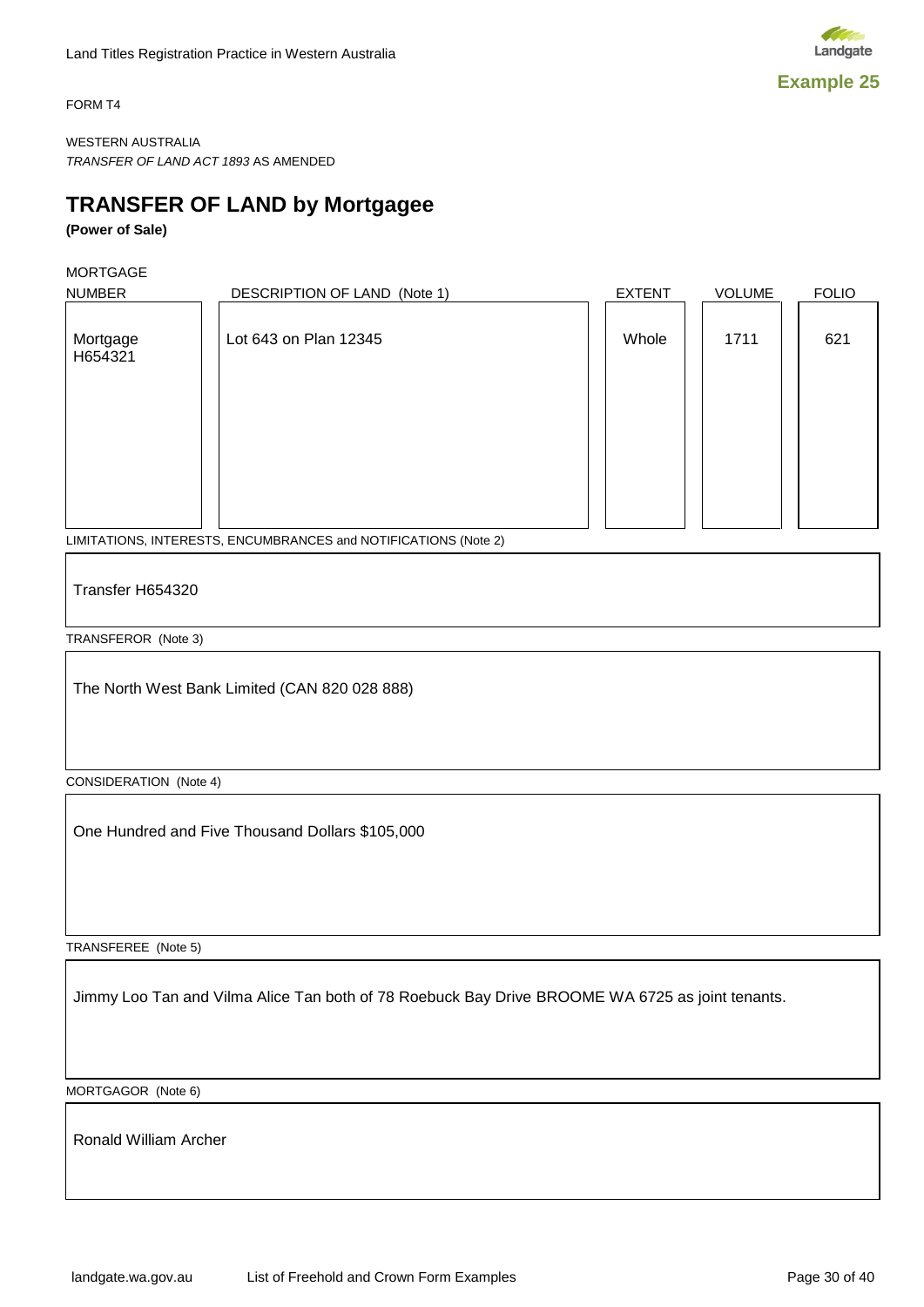

#### PAGE 2

THE TRANSFEROR as proprietor of the above described Mortgage for the consideration expressed herein HEREBY TRANSFERS TO THE TRANSFEREE all the estate and interest of the said Mortgagor in the said Mortgage in the land above described subject to the encumbrances as shown hereon. (Instruction 1 & 2)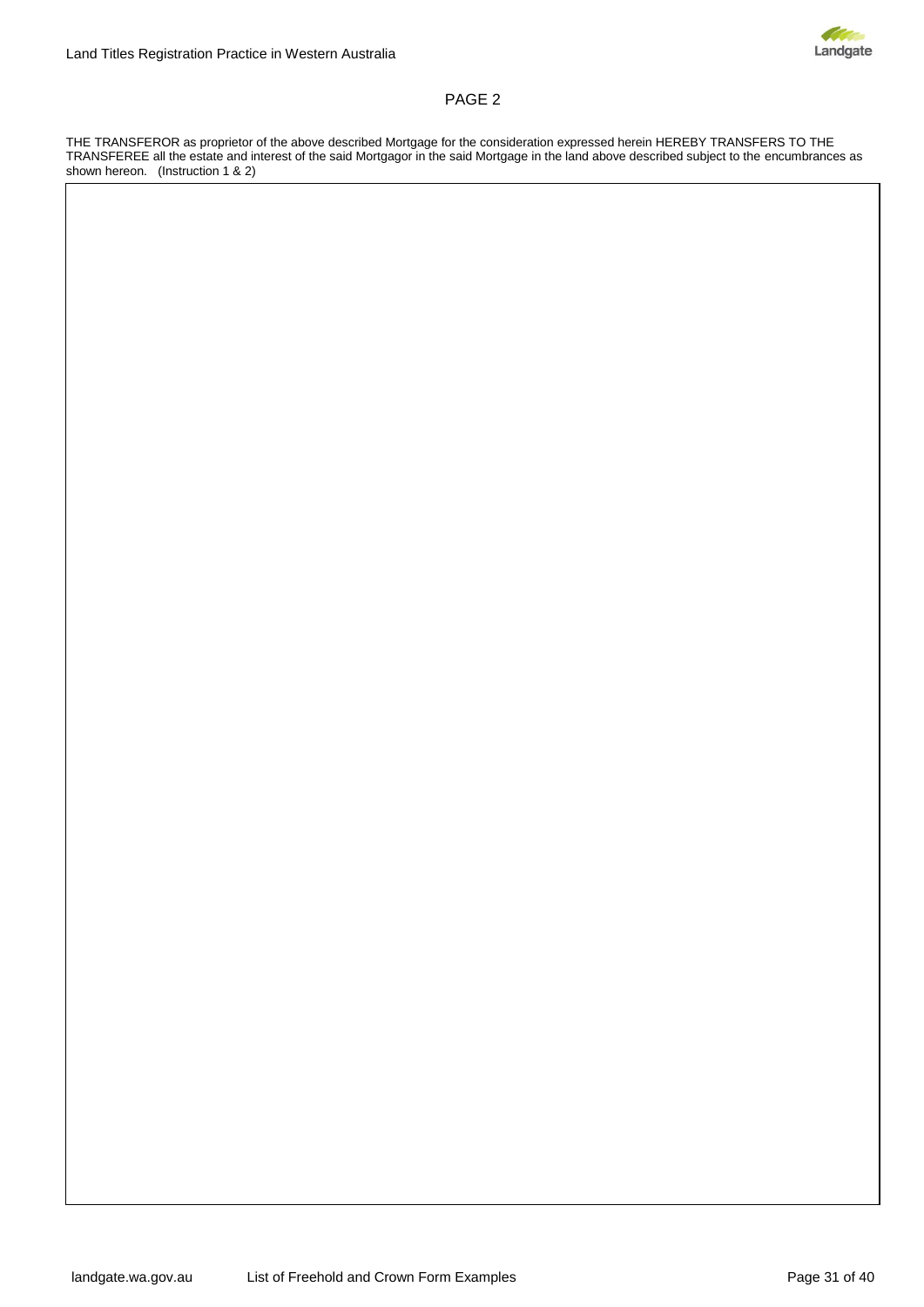

| Land Titles Registration Practice in Western Australia                                                                                                   |             | Landgate |
|----------------------------------------------------------------------------------------------------------------------------------------------------------|-------------|----------|
|                                                                                                                                                          | PAGE 3      |          |
| <b>ATTESTATION SHEET</b>                                                                                                                                 |             |          |
| Dated this                                                                                                                                               | day of      | Year     |
| TRANSFEROR/S SIGN HERE (Note 7)                                                                                                                          |             |          |
|                                                                                                                                                          |             |          |
|                                                                                                                                                          |             |          |
|                                                                                                                                                          |             |          |
|                                                                                                                                                          |             |          |
|                                                                                                                                                          |             |          |
|                                                                                                                                                          |             |          |
|                                                                                                                                                          |             |          |
|                                                                                                                                                          |             |          |
|                                                                                                                                                          |             |          |
|                                                                                                                                                          |             |          |
| REQUEST FOR ISSUE / NON-ISSUE (Instruction 5)                                                                                                            |             |          |
| BY SIGNING THIS PANEL, I / WE THE TRANSFEREE REQUEST THE ISSUE / NON - ISSUE ( DELETE AS REQUIRED ) OF                                                   |             |          |
| A DUPLICATE CERTIFICATE(S) OF TITLE FOR THE LAND ABOVE DESCRIBED.                                                                                        |             |          |
| Signed                                                                                                                                                   | Signed      |          |
|                                                                                                                                                          |             |          |
|                                                                                                                                                          |             |          |
| TRANSFEREE/S SIGN HERE (Note 7)                                                                                                                          |             |          |
| THE LODGING PARTY OF THIS DOCUMENT IS AUTHORISED BY THE ABOVE NAMED TRANSFEREE TO INSTRUCT<br>ISSUING DETAILS FOR THE DUPLICATE CERTIFICATE(S) OF TITLE. |             |          |
|                                                                                                                                                          |             |          |
|                                                                                                                                                          |             |          |
|                                                                                                                                                          |             |          |
| Signed                                                                                                                                                   | Signed      |          |
|                                                                                                                                                          |             |          |
| In the                                                                                                                                                   | In the      |          |
| presence of                                                                                                                                              | presence of |          |
|                                                                                                                                                          |             |          |
|                                                                                                                                                          |             |          |
|                                                                                                                                                          |             |          |
|                                                                                                                                                          |             |          |
|                                                                                                                                                          |             |          |
|                                                                                                                                                          |             |          |
|                                                                                                                                                          |             |          |
|                                                                                                                                                          |             |          |
|                                                                                                                                                          |             |          |
|                                                                                                                                                          |             |          |
|                                                                                                                                                          |             |          |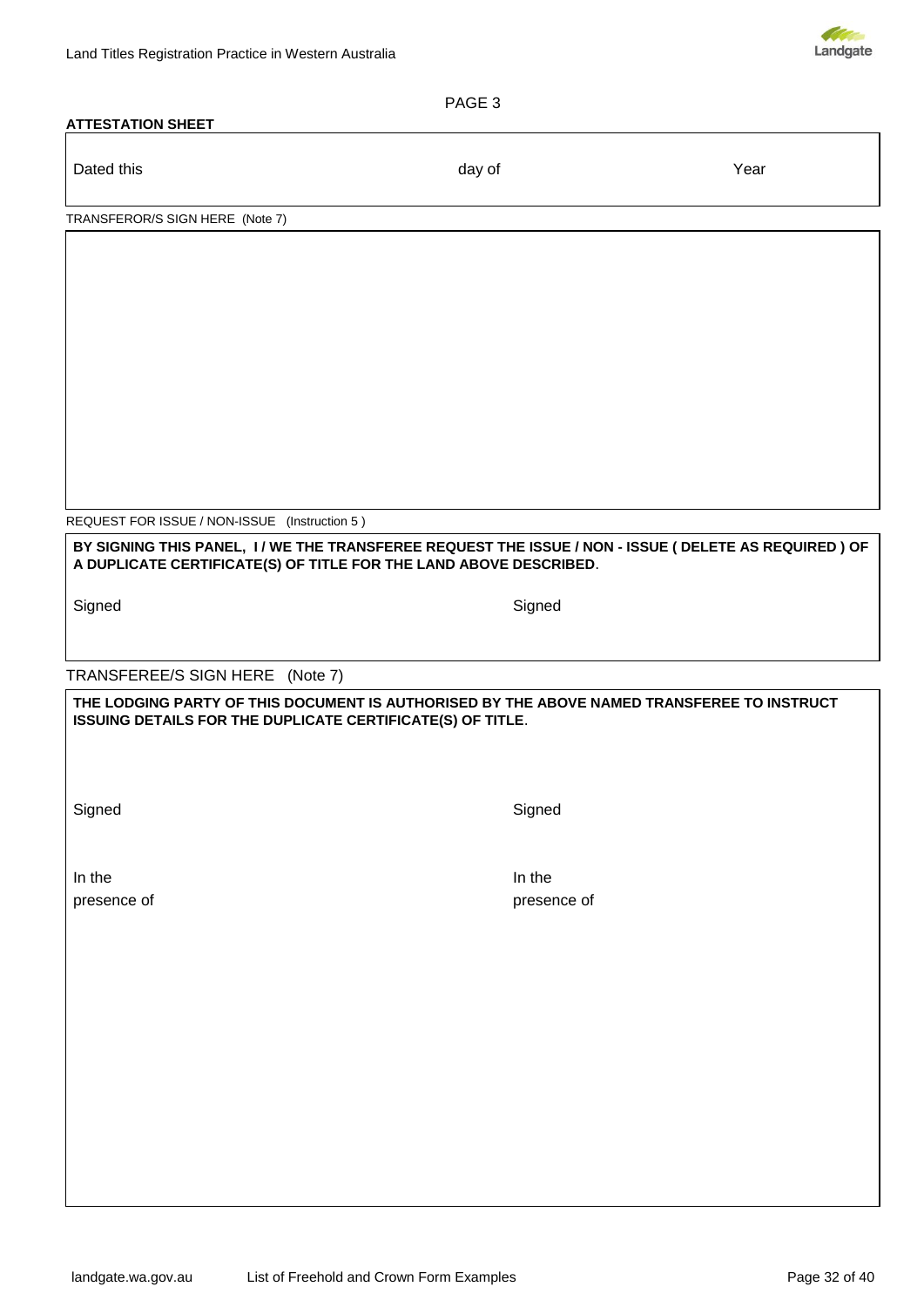<span id="page-29-0"></span>FORM W1

WESTERN AUSTRALIA *TRANSFER OF LAND ACT 1893* AS AMENDED

### **WITHDRAWAL OF CAVEAT**

| <b>DESCRIPTION OF LAND (Note 1)</b>                                         | <b>EXTENT</b><br>VOLUME<br><b>FOLIO</b>          |
|-----------------------------------------------------------------------------|--------------------------------------------------|
| As to portion only of Lot 89 on Plan 54321                                  | Part<br>1927<br>478                              |
|                                                                             |                                                  |
| CAVEATOR (Note 2)                                                           |                                                  |
| Mary Evelyn Jones and Jillian Ann Caroll                                    |                                                  |
| CAVEAT NUMBER (Note 3)                                                      | STATE WHETHER WHOLE OR PART<br>OF LAND IN CAVEAT |
| H686943                                                                     | <b>WHOLE</b>                                     |
| The CAVEATOR HEREBY WITHDRAWS the said Caveat from the Land above described |                                                  |
| Dated this<br>day of                                                        | Year                                             |
| SIGNATURE OF CAVEATOR (Note 4)                                              |                                                  |
| Signed                                                                      | Signed                                           |
| In the<br>presence of                                                       | In the<br>presence of                            |
|                                                                             |                                                  |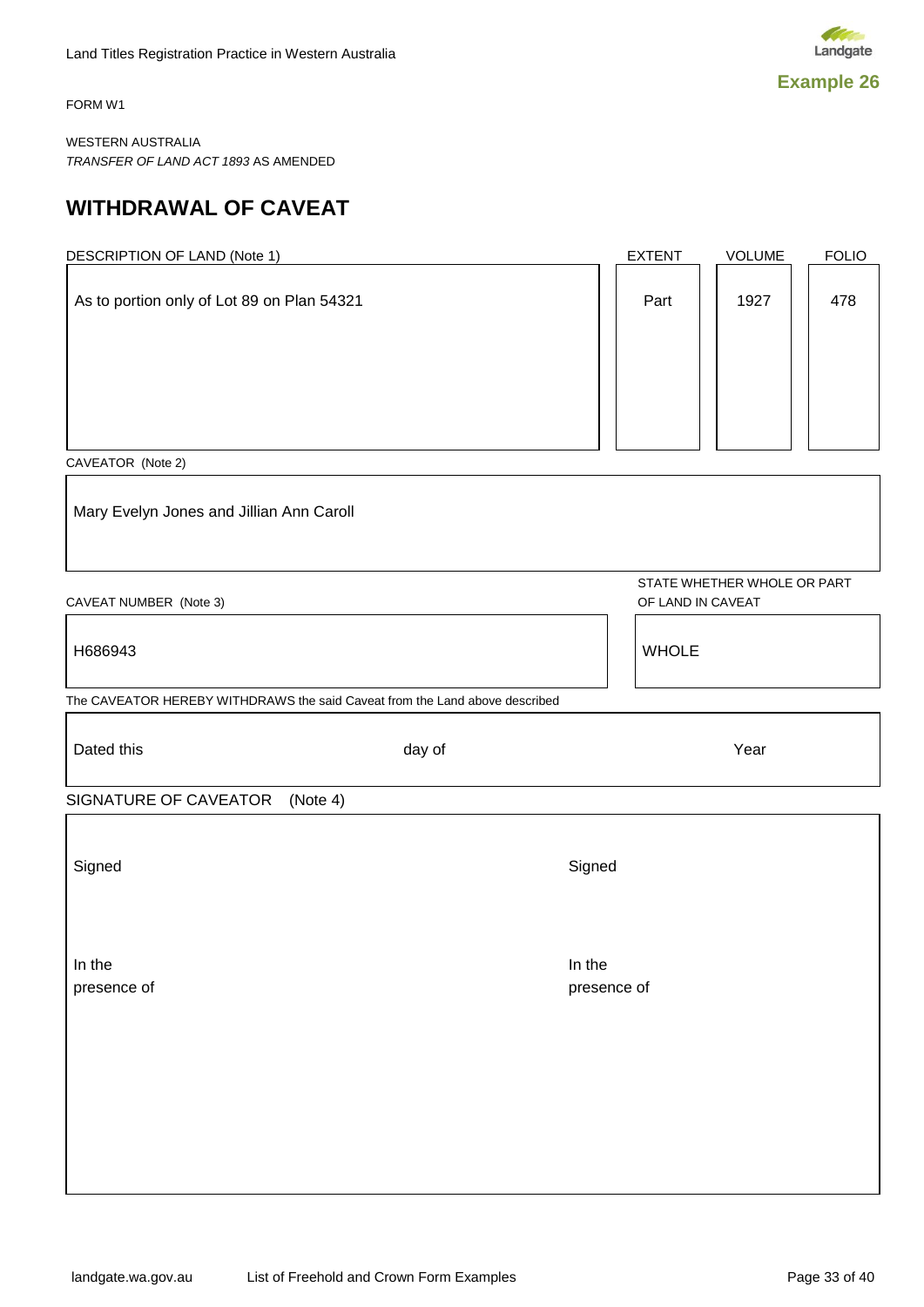

### *SAMPLE STATUTORY DECLARATION Removal of an Expired Lease WITHOUT Encumbrances*

<span id="page-30-0"></span>WESTERN AUSTRALIA *TRANSFER OF LAND ACT 1893* AS AMENDED *OATHS, AFFIDAVITS AND STATUTORY DECLARATIONS ACT 2005*

### **STATUTORY DECLARATION**

#### **I** John Frederick Smith

**of** 30 Jones Street BINDOON WA 6502, Western Australia Manager

#### **Sincerely declare as follows** -

- 1. I hold the position of [position title] with [name of management body / agency] and am duly authorised to make this declaration.
- 2. [Set out the name and address of the current registered lessee of the lease] ("the Lessee") is the current lessee of Lease [lease number eg H123456] over the land described as [land description of current Crown title] for the term of [term] years from the [commencement date of the lease].
- 3. Following a complete search of [name of management body / agency] records in relation to the lease it is declared that;
	- 3.1 Upon expiry of the lease on the [date lease expired] the lessee has remained in occupation of the land but is aware and has been advised that the lease has expired and the lessee no longer has a leasehold interest in the land.

**OR**

Upon expiry of the lease on the [date lease expired] the lessee has remained in occupation of the land but is aware and has been advised that the lease has expired and a new lease is currently being negotiated with the Lessee.

#### **OR**

Following the expiry of the lease on the [date lease expired] the above Lessee will no longer be in occupation of the and has no ongoing tenancy agreement with [name of management body / agency].

3.2 The Lease is currently free of all encumbrances and I am not aware of any person an unregistered claim or interest in the lease.

#### **This declaration is true and I know that it is an offence to make a declaration knowing that it is false in a material particular.**

**This declaration is made under the Oaths, Affidavits and Statutory Declarations Act 2005 at** (place) **on day of 20 by** -

**Signature of persons making the declaration** (sign in the space above)

In the presence of -

**Signature of authorised witness** (sign on the space above)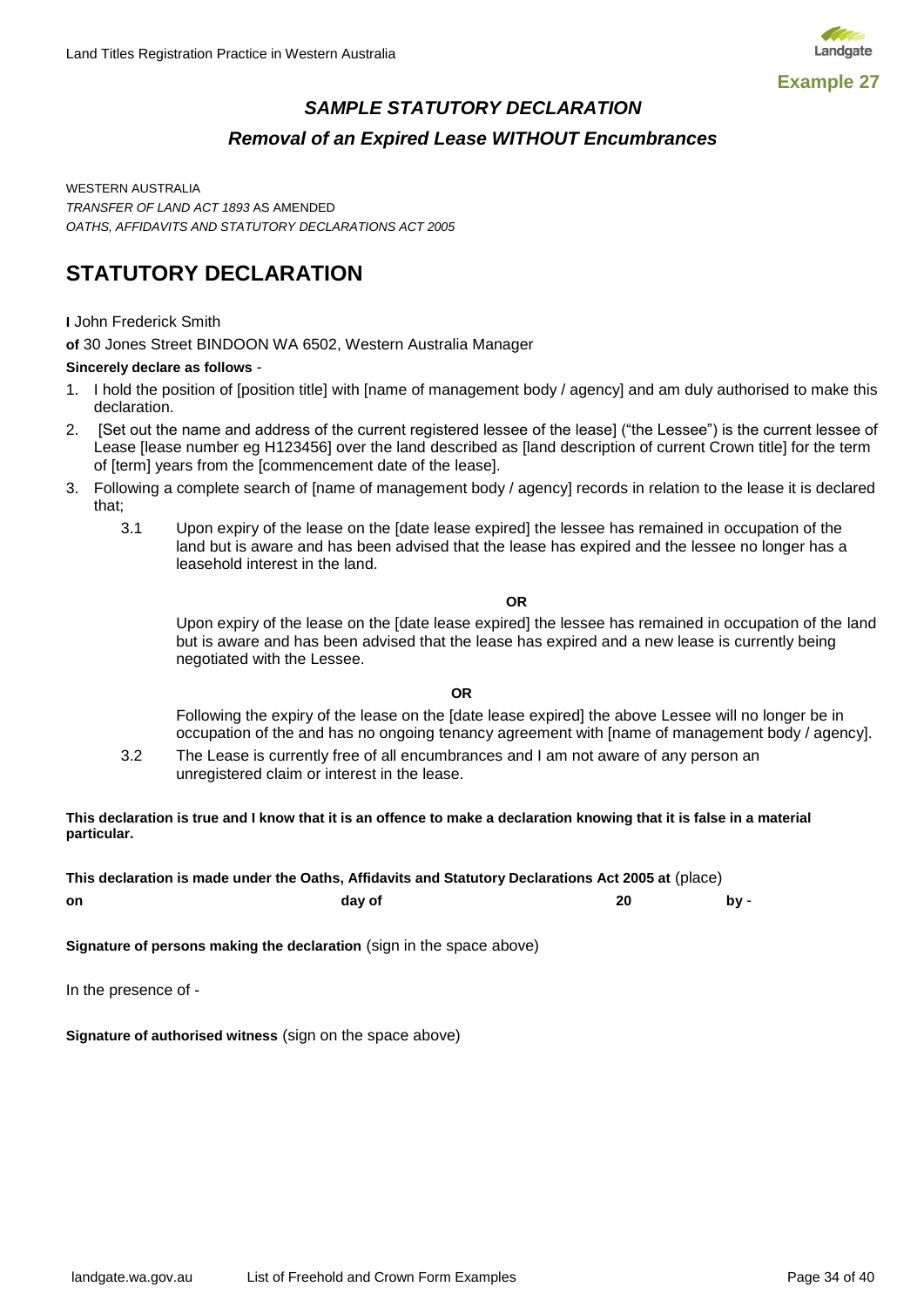

#### *SAMPLE STATUTORY DECLARATION*

#### *Removal of an Expired Lease WITH Encumbrances*

<span id="page-31-0"></span>WESTERN AUSTRALIA

*TRANSFER OF LAND ACT 1893* AS AMENDED *OATHS, AFFIDAVITS AND STATUTORY DECLARATIONS ACT 2005*

#### **STATUTORY DECLARATION**

**I** John Frederick Smith

**of** 30 Jones Street BINDOON WA 6502, Western Australia Manager

#### **Sincerely declare as follows -**

- 1. I hold the position of [position title] with [name of management body / agency] and am duly authorised to make this declaration.
- 2. [Set out the name and address of the current registered lessee of the lease] ("the Lessee") is the current lessee of Lease [lease number eg H123456] over the land described as [land description of current Crown title] for the term of [term] years from the [commencement date of the lease].
- 3. Following a complete search of [name of management body / agency] records in relation to the lease it is declared that:<br> $3.1$ 
	- Upon expiry of the lease on the [date lease expired] the lessee has remained in occupation of the land but is aware and has been advised that the lease has expired and the lessee no longer has a leasehold interest in the land.

**OR** Upon expiry of the lease on the [date lease expired] the lessee has remained in occupation of the land but is aware and has been advised that the lease has expired and a new lease is currently being negotiated with the Lessee.

**OR**

Following the expiry of the lease on the [date lease expired] the above Lessee will no longer be in occupation of the and has no ongoing tenancy agreement with [name of management body / agency].

- 3.2 Other than [encumbrance number] number [encumbrance number] I am not aware of any person having an interest in the lease.
- 3.3 [Encumbrance type] number [encumbrance number] is considered to no longer encumber the lease evidenced by no reply to the attached correspondence dated [date] to [encumbrance body/ agency] within or following the 21 day period allowed by the [name of management body/ agency] that the interest is still considered current.
- 3.4 I will advise you immediately of a reply is subsequently received.

This declaration is true and I know that it is an offence to make a declaration knowing that it is false in a material particular.

**This declaration is true and I know that it is an offence to make a declaration knowing that it is false in a material particular.**

**This declaration is made under the Oaths, Affidavits and Statutory Declarations Act 2005 at** (place) **on day of 20 by** -

**Signature of persons making the declaration** (sign in the space above)

In the presence of -

**Signature of authorised witness** (sign on the space above)